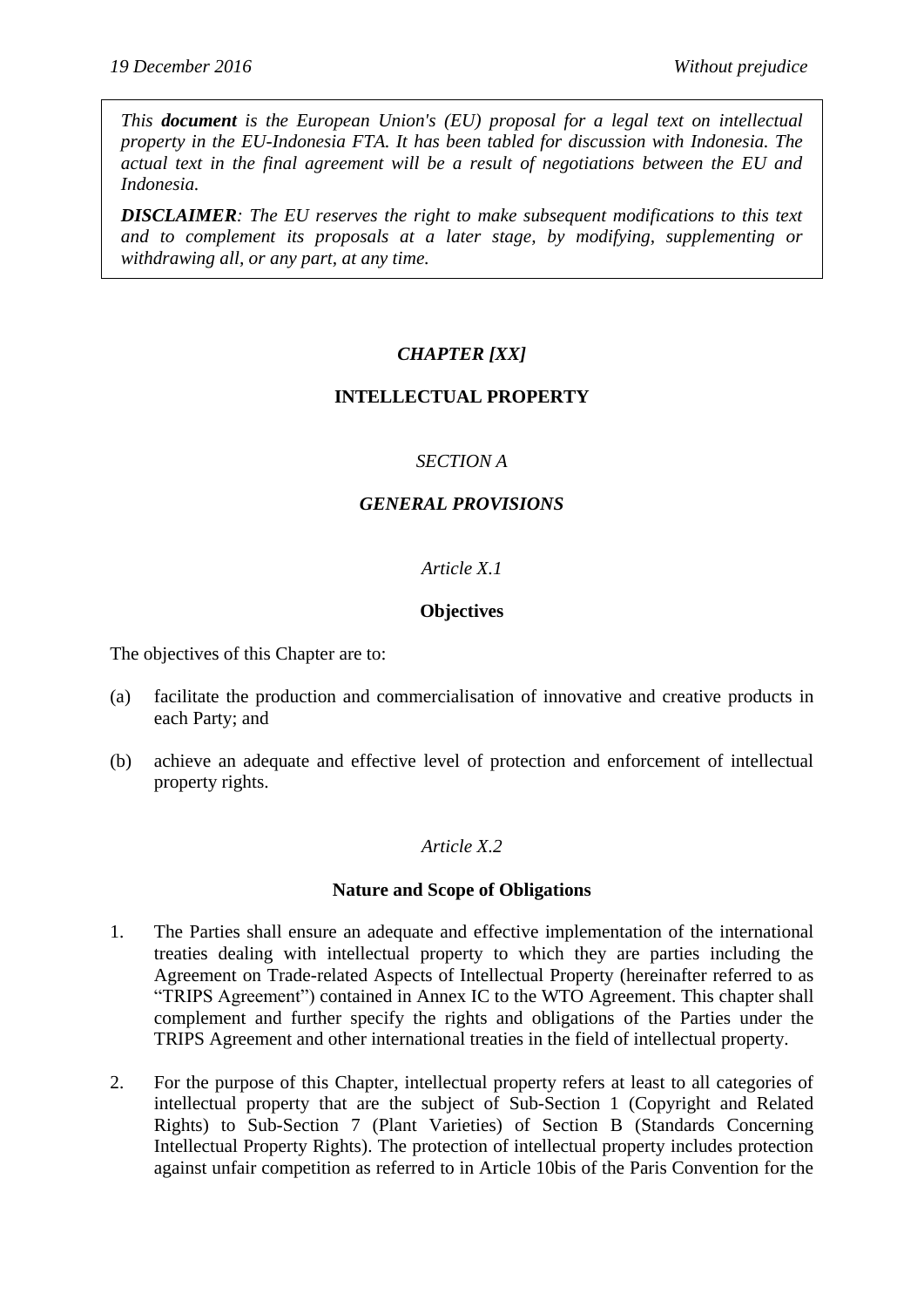Protection of Industrial Property of 20 March 1883, as last revised at Stockholm on 14 July 1967 (hereinafter referred to as "Paris Convention").

3. This Chapter does not preclude the Parties from applying provisions of domestic law introducing higher standards for the protection and enforcement of intellectual property, provided that they do not violate the provisions of this Chapter.

# *Article X.3*

## **Exhaustion**

Each Party shall provide for a regime of national or regional exhaustion of intellectual property rights<sup>1</sup>.

## *Article X.4*

### **National Treatment**

- 1. In respect of all categories of intellectual property covered in this Chapter, each Party shall accord to the nationals of the other Party treatment no less favourable than it accords to its own nationals with regard to the protection of intellectual property rights, subject to the exceptions provided in, respectively, the Paris Convention, the Berne Convention for the Protection of Literary and Artistic Works of 9 September 1886, as last revised at Paris on 24 July 1971 (hereinafter referred to as "Berne Convention"), the International Convention for the Protection of Performers, Producers of Phonograms and Broadcasting Organisations, done at Rome on 26 October 1961 (hereinafter referred to as "Rome Convention"), or the Treaty on Intellectual Property in Respect of Integrated Circuits, done at Washington, D.C., on May 26, 1989. In respect of performers, producers of phonograms and broadcasting organizations, this obligation only applies in respect of the rights provided under this Agreement.
- 2. A Party may avail itself of the exceptions permitted under paragraph 1 in relation to its judicial and administrative procedures, including requiring a national of the other Party to designate an address for service of process in its territory, or to appoint an agent in its territory, provided that such derogation is:
	- (a) necessary to secure compliance with laws or regulations that are not inconsistent with this Chapter; and
	- (b) not applied in a manner that would constitute a disguised restriction on trade.
- 3. Paragraph 1 and 2 do not apply to procedures provided in multilateral agreements concluded under the auspices of World Intellectual Property Organisation (hereinafter referred to as "WIPO") relating to the acquisition or maintenance of intellectual property rights.

 $\frac{1}{1}$ In the area of copyright and related rights, exhaustion of rights applies only to the distribution to the public by sale or otherwise of the original of the works or of copies thereof.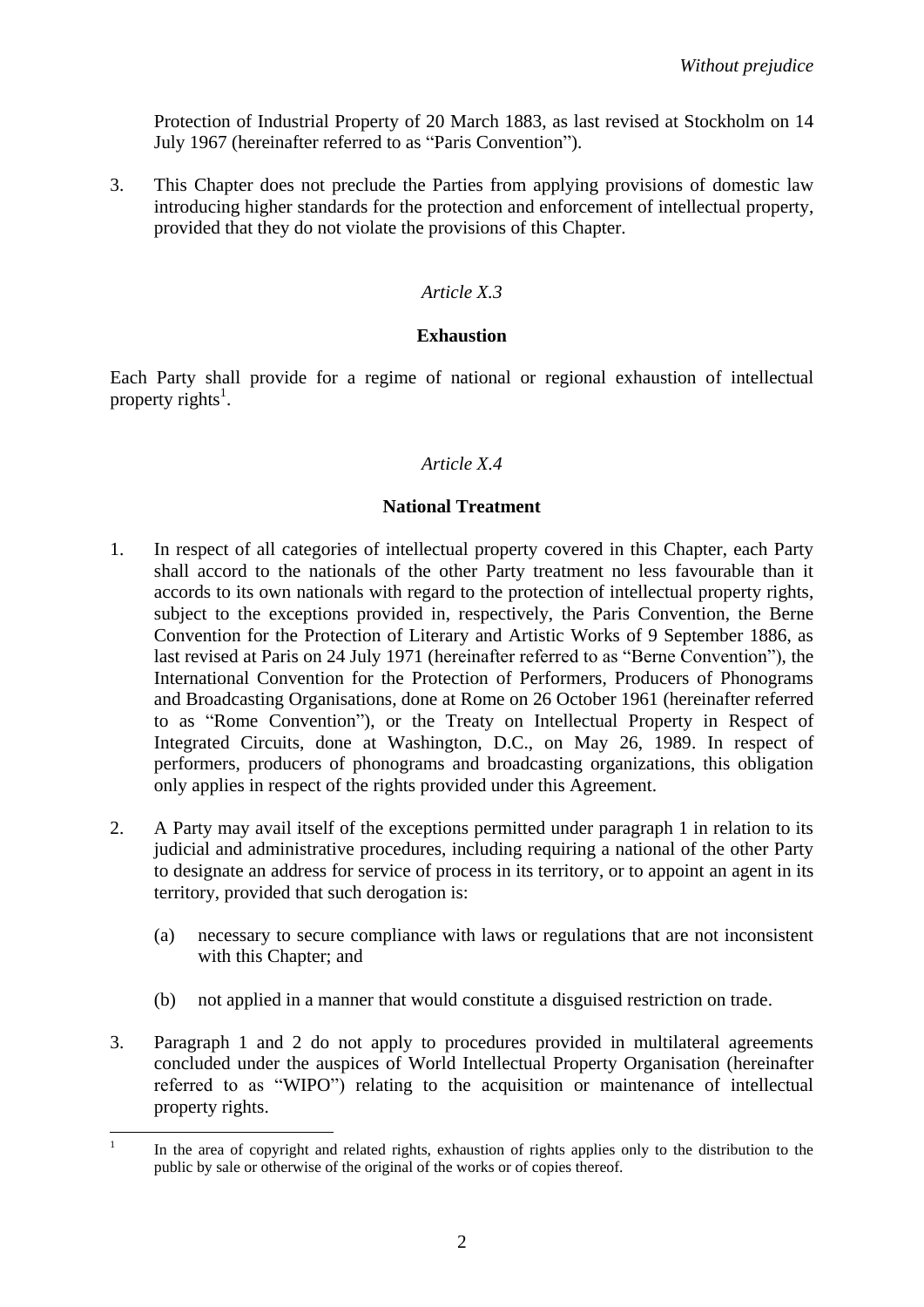### *SECTION B*

### *STANDARDS CONCERNING INTELLECTUAL PROPERTY RIGHTS*

## *SUB-SECTION 1*

### *Copyright and Related Rights*

### *Article X.5*

### **International Treaties**

- 1. The Parties shall comply with the following international agreements:
	- (a) the Berne Convention;
	- (b) the Rome Convention;
	- (c) The WIPO Copyright Treaty, adopted in Geneva on 20 December 1996; and
	- (d) The WIPO Performances and Phonograms Treaty, adopted in Geneva on 20 December 1996.
- 2. The Parties aim to comply with the provisions of the Beijing Treaty on Audiovisual Performances, adopted by the Diplomatic Conference on the Protection of Audiovisual Performances in Beijing, on 24 June 2012, and the Marrakesh Treaty to Facilitate Access to Published Works for Persons Who Are Blind, Visually Impaired, or Otherwise Print Disabled, adopted by the Diplomatic Conference to Conclude a Treaty to Facilitate Access to Published Works by Visually Impaired Persons and Persons with Print Disabilities in Marrakesh, on June 27, 2013.

### *Article X.6*

#### **Authors**

Each Party shall provide for authors to have the exclusive right to authorise or prohibit:

- (a) the direct or indirect, temporary or permanent reproduction by any means and in any form, in whole or in part, of their works;
- (b) any form of distribution to the public, by sale or otherwise of the original of their works or of copies thereof;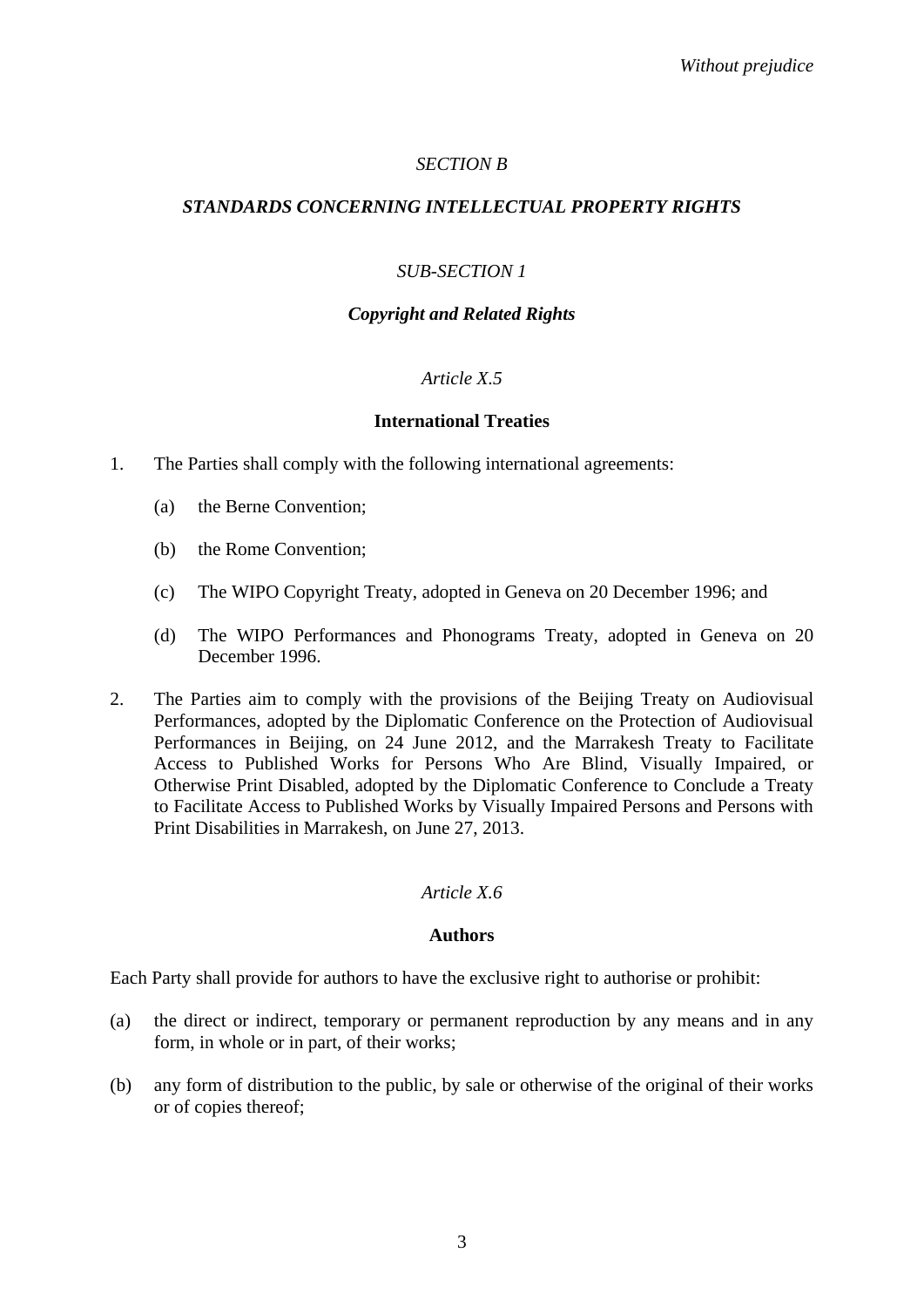- (c) any communication to the public of their works, by wire or wireless means, including the making available to the public of their works in such a way that members of the public may access them from a place and at a time individually chosen by them; and
- (d) the commercial rental to the public of originals or copies.

### **Performers**

Each Party shall provide for performers to have the exclusive right to authorise or prohibit:

- (a) the fixation<sup>2</sup> of their performances;
- (b) the direct or indirect, temporary or permanent reproduction by any means and in any form, in whole or in part, of fixations of their performances;
- (c) the distribution to the public, by sale or otherwise, of the fixations of their performances;
- (d) the making available to the public, by wire or wireless means, of fixations of their performances in such a way that members of the public may access them from a place and at a time individually chosen by them;
- (e) the broadcasting by wireless means and the communication to the public of their performances, except where the performance is itself already a broadcast performance or is made from a fixation; and
- (f) the commercial rental to the public of the fixation of their performances.

## *Article X.8*

## **Producers of Phonograms**

Each Party shall provide for phonogram producers to have the exclusive right to authorise or prohibit:

- (a) the direct or indirect, temporary or permanent reproduction by any means and in any form, in whole or in part of their phonograms;
- (b) the distribution to the public, by sale or otherwise, of their phonograms, including copies thereof;

 $\frac{1}{2}$ Fixation means the embodiment of sounds or images, or of the representations thereof, from which they can be perceived, reproduced or communicated through a device.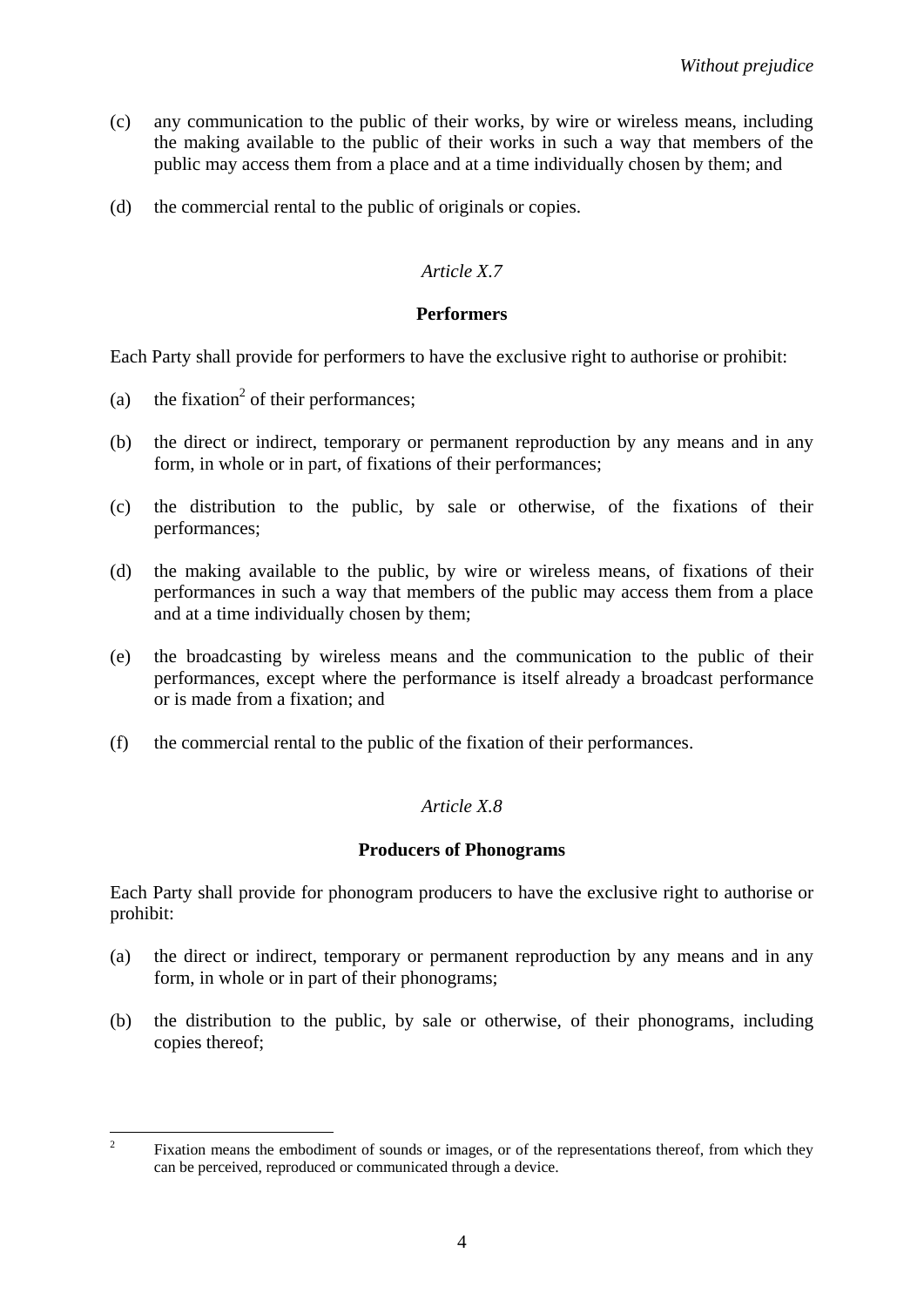- (c) the making available to the public, by wire or wireless means, of their phonograms in such a way that members of the public may access them from a place and at a time individually chosen by them; and
- (d) the commercial rental of their phonograms to the public.

### **Broadcasting Organisations**

Each Party shall provide broadcasting organisations with the exclusive right to authorise or prohibit:

- (a) the fixation of their broadcasts, whether these broadcasts are transmitted by wire or over the air, including by cable or satellite;
- (b) the direct or indirect, temporary or permanent reproduction by any means and in any form, in whole or in part, of fixations of their broadcasts, whether those broadcasts are transmitted by wire or over the air, including by cable or satellite;
- (c) the making available to the public, by wire or wireless means, of fixations of their broadcasts, whether these broadcasts are transmitted by wire or over the air, including by cable or satellite in such a way that members of the public may access them from a place and at a time individually chosen by them;
- (d) the distribution to the public, by sale or otherwise, of fixations, including copies thereof, of their broadcasts, whether these broadcasts are transmitted by wire or over the air, including by cable or satellite; and
- (e) the rebroadcasting of their broadcasts by wireless means, as well as the communication to the public of their broadcasts if such communication is made in places accessible to the public against payment of an entrance fee.

## *Article X.10*

## **Right to Remuneration for Broadcasting and Communication to the Public**

- 1. Each Party shall provide a right in order to ensure that a single equitable remuneration is paid by the user to the performers and producers of phonograms, if a phonogram published for commercial purposes, or a reproduction of such phonogram, is used for broadcasting by wireless means or for any communication to the public.
- 2. Each Party shall provide that the single equitable remuneration shall be claimed from the user by the performer or by the producer of a phonogram or by both. Each Party may enact legislation that, in the absence of an agreement between performers and producers of phonograms, sets the terms according to which performers and producers of phonograms shall share the single equitable remuneration.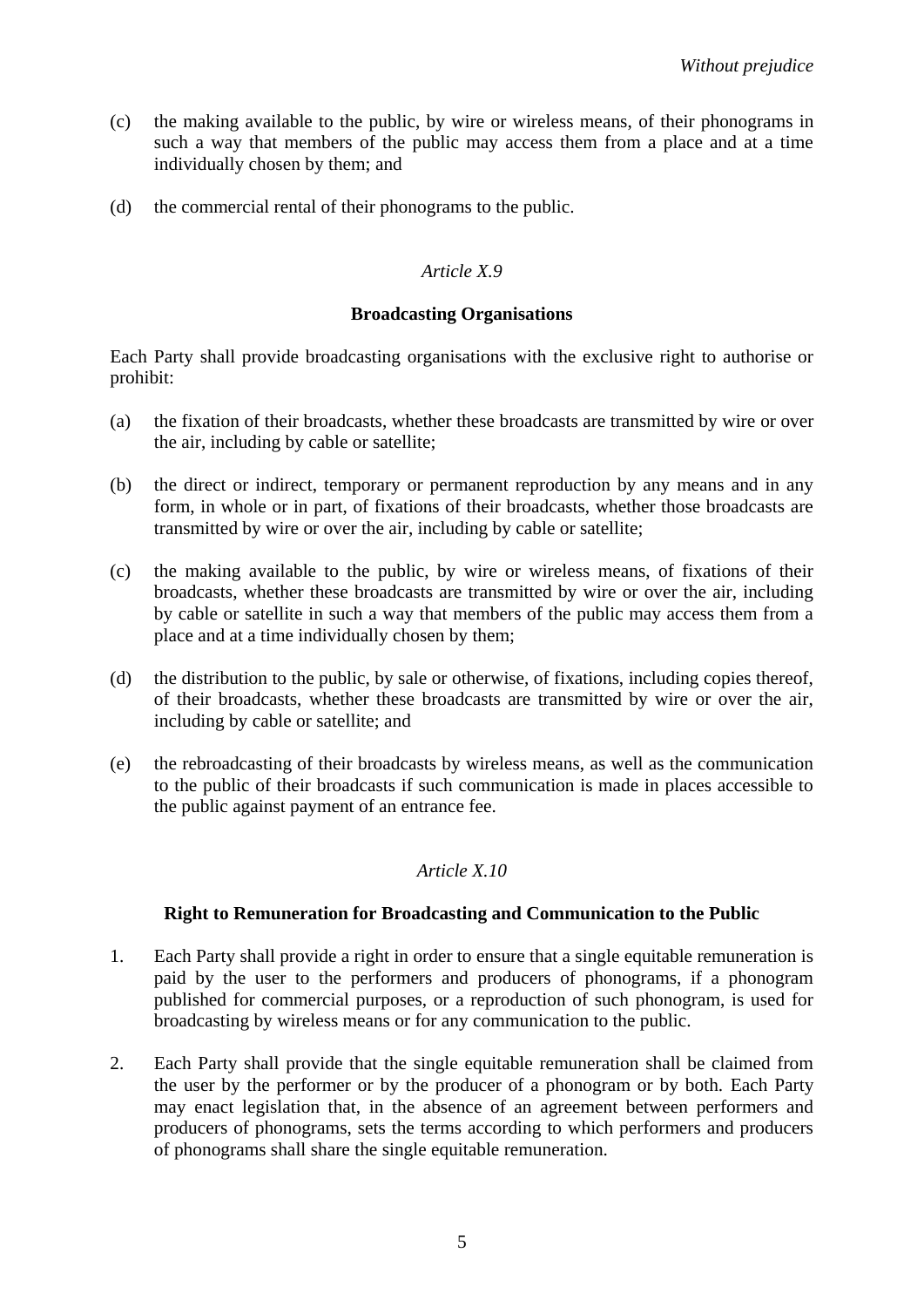# **Term of Protection**

- 1. The rights of an author of a literary or artistic work within the meaning of Article 2 of the Berne Convention shall run for the life of the author and for seventy years after his death, irrespective of the date when the work is lawfully made available to the public.
- 2. The term of protection of a musical composition with words shall expire seventy years after the death of the last of the following persons to survive, whether or not those persons are designated as co-authors: the author of the lyrics and the composer of the musical composition, provided that both contributions were specifically created for the respective musical composition with words.
- 3. In the case of a work of joint authorship, the term referred to in paragraph 1 shall be calculated from the death of the last surviving author.
- 4. In the case of anonymous or pseudonymous works, the term of protection shall run for seventy years after the work is lawfully made available to the public. However, when the pseudonym adopted by the author leaves no doubt as to his identity, or if the author discloses his identity during the period referred to in the first sentence, the term of protection applicable shall be that laid down in paragraph 1.
- 5. Where a work is published in volumes, parts, instalments, issues or episodes and the term of protection runs from the time when the work was lawfully made available to the public, the term of protection shall run for each such item separately.
- 6. The term of protection of cinematographic or audiovisual works shall expire seventy years after the death of the last of the following persons to survive, whether or not these persons are designated as co-authors: the principal director, the author of the screenplay, the author of the dialogue and the composer of music specifically created for use in the cinematographic or audiovisual work.
- 7. The rights of broadcasting organisations shall expire fifty years after the first transmission of a broadcast, whether that broadcast is transmitted by wire or over the air, including by cable or satellite.
- 8. The rights of performers shall expire not less than 50 years after the date of the performance. However, if a fixation of the performance other than in a phonogram is lawfully published or lawfully communicated to the public within that period; those rights shall expire not less than fifty years from the date of the first such publication or the first such communication to the public, whichever is earlier. If a fixation of the performance in a phonogram is lawfully published or lawfully communicated to the public within that period, the rights shall expire seventy years from the date of the first such publication or the first such communication to the public, whichever is earlier.
- 9. The rights of producers of phonograms shall expire fifty years after the fixation is made. However, if the phonogram has been lawfully published within this period, the said rights shall expire seventy years from the date of the first lawful publication. If no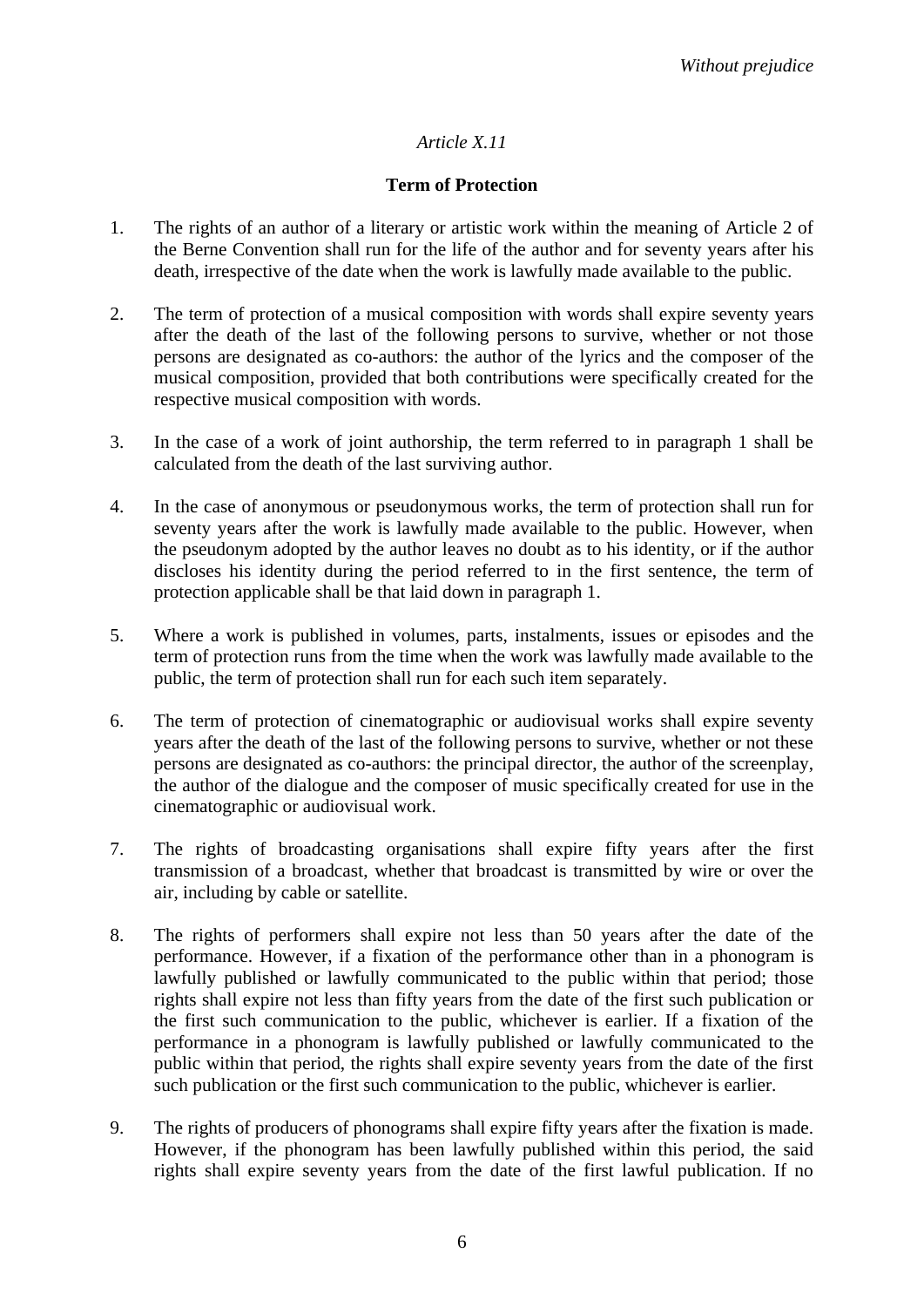lawful publication has taken place within fifty years after the first fixation is made, and if the phonogram has been lawfully communicated to the public within this period the said rights shall expire seventy years from the date of the first lawful communication to the public. Each Party may adopt effective measures in order to ensure that the profit generated during the twenty years protection beyond the initial fifty years are shared fairly between the performers and producers.

- 10. The rights of producers of the first fixation of a film shall expire fifty years after the fixation is made. If the film is lawfully published or lawfully communicated to the public during that period, those rights shall expire fifty years from the date of the first such publication or the first such communication to the public, whichever is earlier. The term "film" shall designate a cinematographic or audiovisual work or moving images, whether or not accompanied by sound.
- 11. The terms laid down in this Article shall be calculated from the  $1<sup>st</sup>$  January of the year following the event.
- 12. The terms of protection may exceed the periods provided for in this Article.

# *Article X.12*

# **Resale Right**

- 1. Each Party shall provide, for the benefit of the author of works of graphic or plastic art, a resale right, defined as an inalienable right, which cannot be waived, even in advance, to receive a percentage of the price obtained from any resale of that work, after the first transfer of that work by the author.
- 2. The right referred to in paragraph 1 shall apply to all acts of resale involving as sellers, buyers or intermediaries art market professionals, such as salesrooms, art galleries and, in general, any dealers in works of art.
- 3. Each Party may provide that the right referred to in paragraph 1 shall not apply to acts of resale where the seller has acquired the work directly from the author less than three years before that resale and when the resale price does not exceed a minimum amount.
- 4. Each Party shall provide that authors who are nationals of third countries and their successors in title enjoy the resale right in accordance with the Agreement and the legislation of the Party concerned only if legislation in the country of which the author or his/her successor in title is a national permits resale right protection in that country for authors from the Party concerned and their successors in title.

# *Article X.13*

# **Collective Management of Rights**

1. The Parties shall promote cooperation between their respective collective management organisations for the purposes of fostering the availability of works and other protected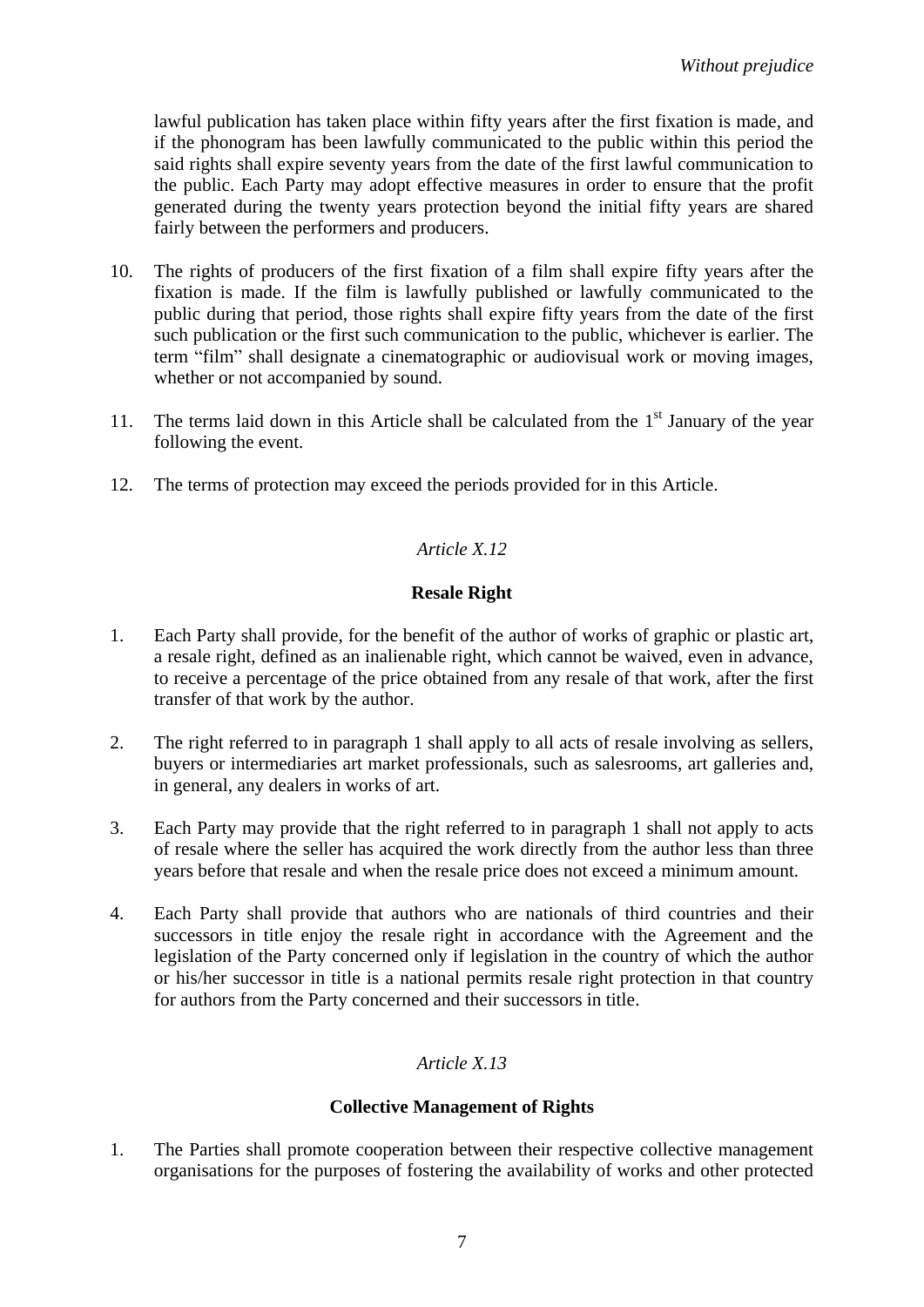subject-matter in the territories of the Parties and the transfer of rights revenue for the use of such works or other protected subject-matter.

- 2. The Parties agree to promote the transparency of collective management organisations, in particular as regards the rights revenue they collect, deductions they apply to such revenue, the use of the rights revenue collected, the distribution policy and their repertoire.
- 3. Each Party undertakes to ensure that when a collective management organisation established in the territory of a Party represents a collective management organisation established in the territory of another Party in a representation agreement, the representing organisation does not discriminate against entitled members of the organisation represented.
- 4. The representing collective management organisation must pay accurately, regularly and diligently amounts owed to the represented collective management organisation and provide the represented organisation with information on the amount of rights revenue collected on its behalf and the deductions made.

# *Article X.14*

## **Exceptions and Limitations**

- 1. Each Party shall provide for exceptions and limitations to the exclusive rights only in certain special cases which do not conflict with a normal exploitation of the subject matter and do not unreasonably prejudice the legitimate interests of the right holders.
- 2. Each Party shall provide that temporary acts of reproduction, which are transient or incidental, which are an integral and essential part of a technological process and the sole purpose of which is to enable:
	- (a) a transmission in a network between third parties by an intermediary; or
	- (b) a lawful use

of a work or other subject matter to be made, and which have no independent economic significance, shall be exempted from the reproduction right.

## *Article X.15*

### **Protection of Technological Measures**

1. Each Party shall provide adequate legal protection against the circumvention of any effective technological measures, which the person concerned carries out in the knowledge, or with reasonable grounds to know, that he is pursuing that objective.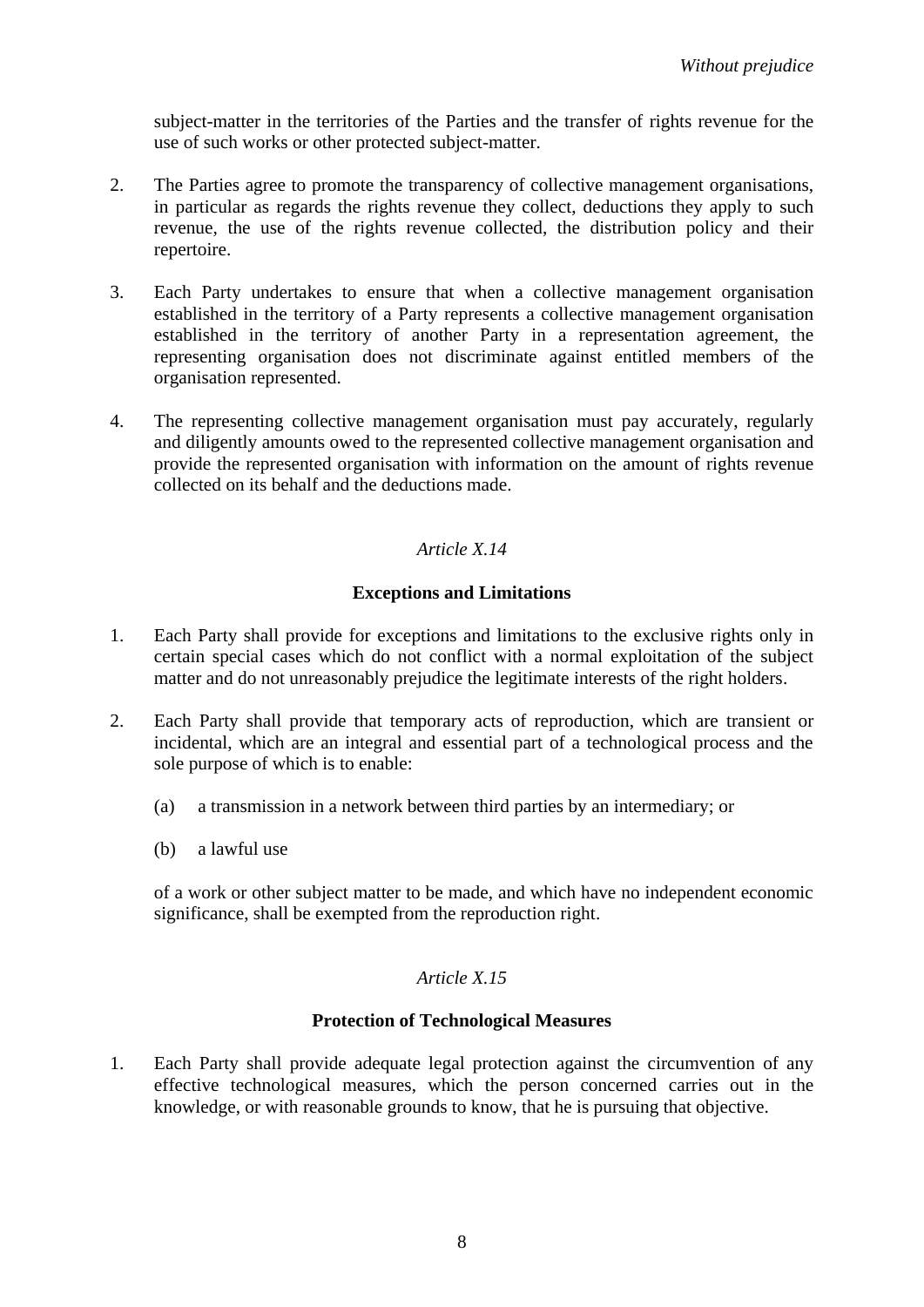- 2. Each Party shall provide adequate legal protection against the manufacture, import, distribution, sale, rental, advertisement for sale or rental, or possession for commercial purposes of devices, products or components or the provision of services which:
	- (a) are promoted, advertised or marketed for the purpose of circumvention of any effective technological measures;
	- (b) have only a limited commercially significant purpose or use other than to circumvent any effective technological measures; or
	- (c) are primarily designed, produced, adapted or performed for the purpose of enabling or facilitation the circumvention of any effective technological measures.
- 3. For the purposes of this Article, the term "technological measures" means any technology, device or component that, in the normal course of its operation, is designed to prevent or restrict acts, in respect of works or other subject matter, which are not authorised by the right holder of any copyright or related right as provided for by domestic legislation. Technological measures shall be deemed "effective" where the use of a protected work or other subject matter is controlled by the right holders through application of an access control or protection process, such as encryption, scrambling or other transformation of the work or other subject matter or a copy control mechanism, which achieves the objective of protection.

## **Obligations Concerning Rights Management Information**

- 1. Each Party shall provide adequate legal protection against any person knowingly performing, without authority, any of the following acts, if such person knows, or has reasonable grounds to know, that by so doing he is inducing, enabling, facilitating or concealing an infringement of any copyright or any related rights:
	- (a) the removal or alteration of any electronic rights-management information; or
	- (b) the distribution, importation for distribution, broadcasting, communication or making available to the public of works or other subject matter protected under this Agreement from which electronic rights-management information has been removed or altered without authorisation.
- 2. For the purposes of this Sub-Section, "rights-management information" means any information provided by right holders which identifies the work or other subject matter referred to in this Chapter, the author or any other right holder, information about the terms and conditions of use of the work or other subject matter, or any numbers or codes that represent such information.
- 3. The first subparagraph shall apply when any of these items of information is associated with a copy of, or appears in connection with the communication to the public of, a work or other subject matter referred to in this Chapter.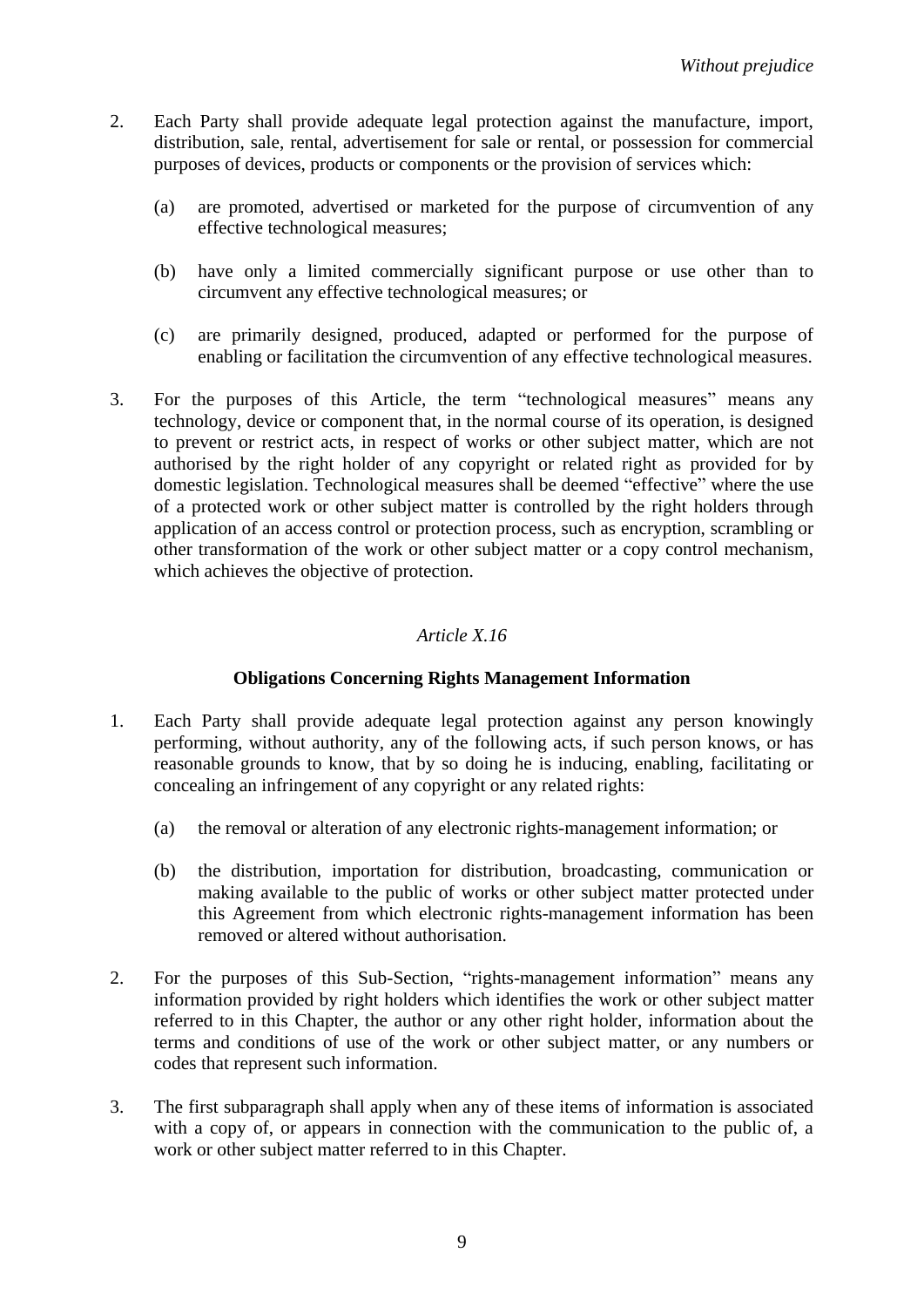# *SUB-SECTION 2*

# *Trademarks*

## *Article X.17*

### **International Agreements**

Each Party:

- (a) shall comply with the Trademark Law Treaty and with the Nice Agreement Concerning the International Classification of Goods and Services for the Purposes of the Registration of Marks, done at Nice on 15 June 1957, as amended on 28 September 1979 ("Nice Classification");
- (b) shall accede to the Protocol related to the Madrid Agreement concerning the International Registration of Marks, adopted at Madrid on 27 June 1989, as last amended on 12 November 2007; and
- (c) shall make all reasonable efforts to accede to the Singapore Treaty on the Law of Trademarks, done at Singapore on 27 March 2006.

## *Article X.18*

## **Rights Conferred by a Trademark**

- 1. A registered trademark shall confer on the proprietor exclusive rights therein. The proprietor shall be entitled to prevent all third parties not having his consent from using in the course of trade:
	- (a) any sign which is identical with the trademark in relation to goods or services which are identical with those for which the trademark is registered;
	- (b) any sign where, because of its identity with, or similarity to, the trademark and the identity or similarity of the goods or services covered by the trademark and the sign, there exists a likelihood of confusion on the part of the public, which includes the likelihood of association between the sign and the trademark.
- 2. The proprietor of a registered trademark shall be entitled to prevent all third parties from bringing, in the course of trade, goods into the territory of the Party where the trademark is registered without being released for free circulation there, where such goods, including packaging, come from third countries and bear without authorisation a trademark which is identical to the trademark registered in respect of such goods, or which cannot be distinguished in its essential aspects from that trademark<sup>3</sup>.

 $\overline{3}$ The Parties may take additional appropriate measures with a view to ensure the smooth transit of generic medicines.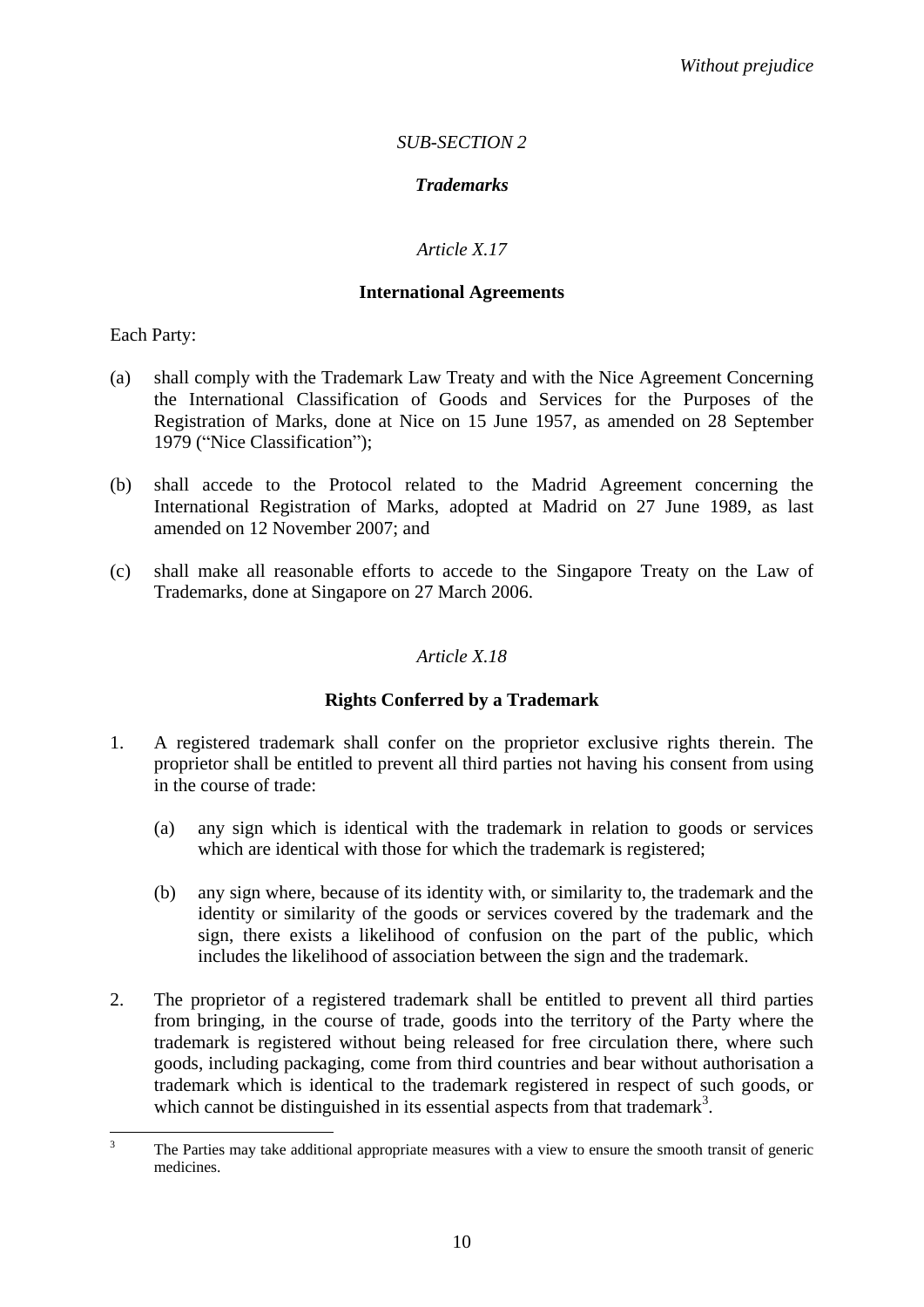3. The entitlement of the proprietor of the trademark shall lapse if, during the proceedings to determine whether there was a breach of the registered trademark, evidence is provided by the declarant or the holder of the goods that the proprietor of the registered trademark is not entitled to prohibit the placing of the goods on the market in the country of final destination.

# *Article X.19*

### **Registration Procedure**

- 1. Each Party shall establish a system for the registration of trademarks in which each final negative decision, including the partial refusal of registration issued by the relevant trademark administration shall be notified in writing, duly reasoned and open to challenge.
- 2. Each Party shall provide for the possibility to oppose applications to register trademarks or, where appropriate, trademark registrations. Such opposition proceedings shall be adversarial.
- 3. Each Party shall provide a publicly available electronic database of applications and registrations of trademarks.

## *Article X.20*

### **Well-known Trademarks**

For the purpose of giving effect to protection of well-known trademarks, as referred to in Article 6*bis* of the Paris Convention and paragraphs 2 and 3 of Article 16 of the TRIPS Agreement, each Party shall apply the Joint Recommendation Concerning Provisions on the Protection of Well-Known Marks adopted by the Assembly of the Paris Union for the Protection of Industrial Property and the General Assembly of the WIPO at the Thirty-Fourth Series of Meetings of the Assemblies of the Member States of WIPO on 20 to 29 September 1999.

### *Article X.21*

## **Exceptions to the Rights Conferred by a Trademark**

- 1. Each Party shall provide for limited exceptions to the rights conferred by a trademark such as the fair use of descriptive terms, including geographical indications, and they may provide other limited exceptions, provided such exceptions take account of the legitimate interests of the owner of the trademark and of third parties.
- 2. The trademark shall not entitle the proprietor to prohibit a third party from using, in the course of trade: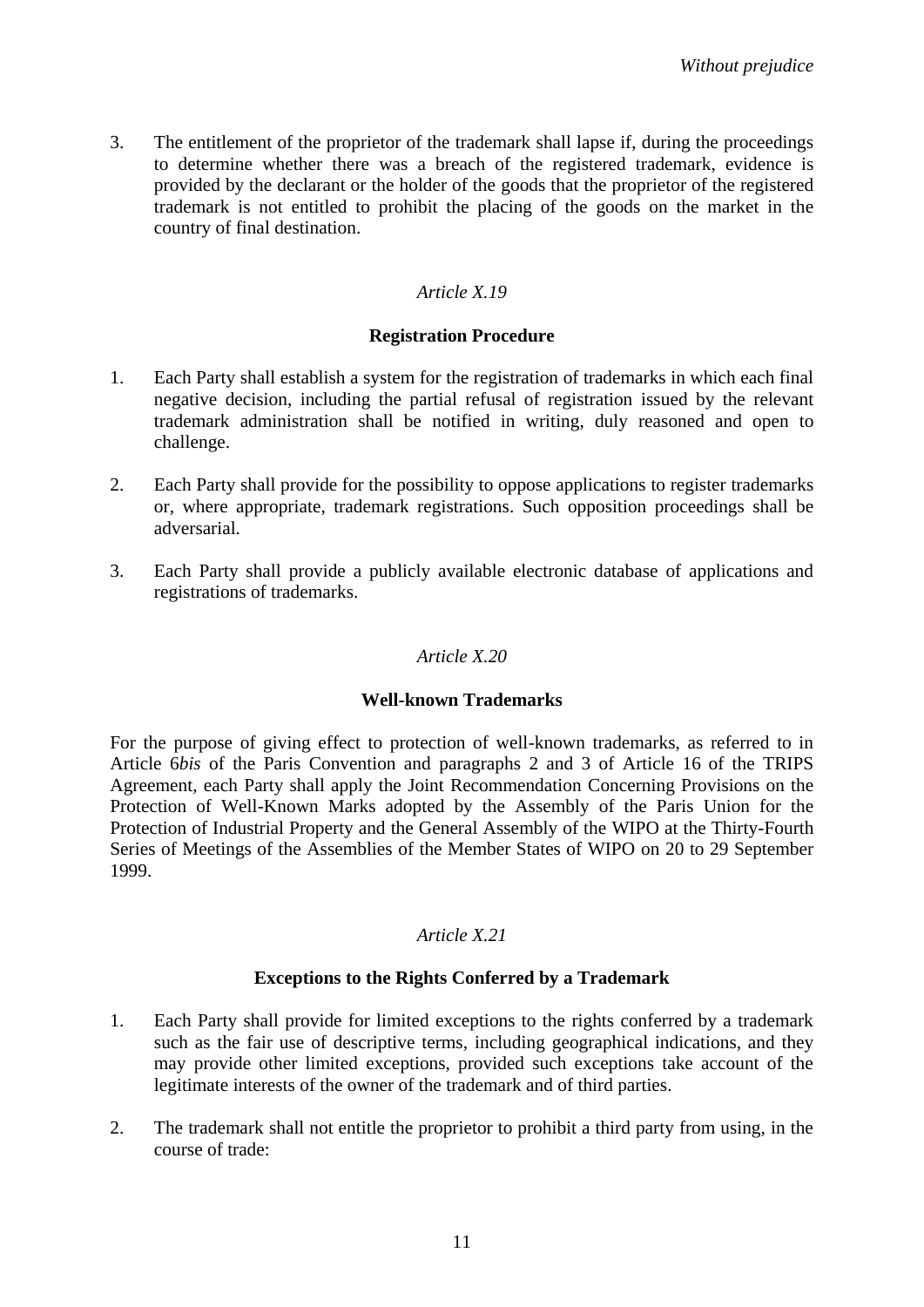- (a) his own name or address;
- (b) indications concerning the kind, quality, quantity, intended purpose, value, geographical origin, the time of production of goods or of rendering of the service, or other characteristics of goods or services;
- (c) the trademark where it is necessary to indicate the intended purpose of a good or service, in particular as accessories or spare parts; provided he uses them in accordance with honest practices in industrial or commercial matters.
- 3. The trademark shall not entitle the proprietor to prohibit a third party from using, in the course of trade, an earlier right which only applies in a particular locality if that right is recognised by the laws of the Party in question and within the limits of the territory in which it is recognised.

## **Revocation of a Trademark**

- 1. Each Party shall provide that a trademark shall be liable to revocation if, within a continuous five-year period of, the trademark has not been put to genuine use in the relevant territory in connection with the goods or services in respect of which it is registered, and there are no proper reasons for non-use. However, no person may claim that the proprietor's rights in a trademark should be revoked where, during the interval between expiry of the five-year period and filing of the application for revocation, genuine use of the trademark has been started or resumed. The commencement or resumption of use within a period of three months preceding the filing of the application for revocation, which began at the earliest on expiry of the continuous period of five years of non-use, shall, however, be disregarded where preparations for the commencement or resumption of use takes place only after the holder has been informed that the application for revocation may be filed.
- 2. A trademark shall also be liable to revocation if, after the date on which it was registered:
	- (a) in consequence of acts or inactivity of the proprietor, it has become the common name in the trade for a good or service in respect of which it is registered; or
	- (b) in consequence of the use made of it by the proprietor of the trademark or with his consent in respect of the goods or services for which it is registered, it is liable to mislead the public, particularly as to the nature, quality or geographical origin of those goods or services.

## *Article X.23*

## **Bad Faith Applications**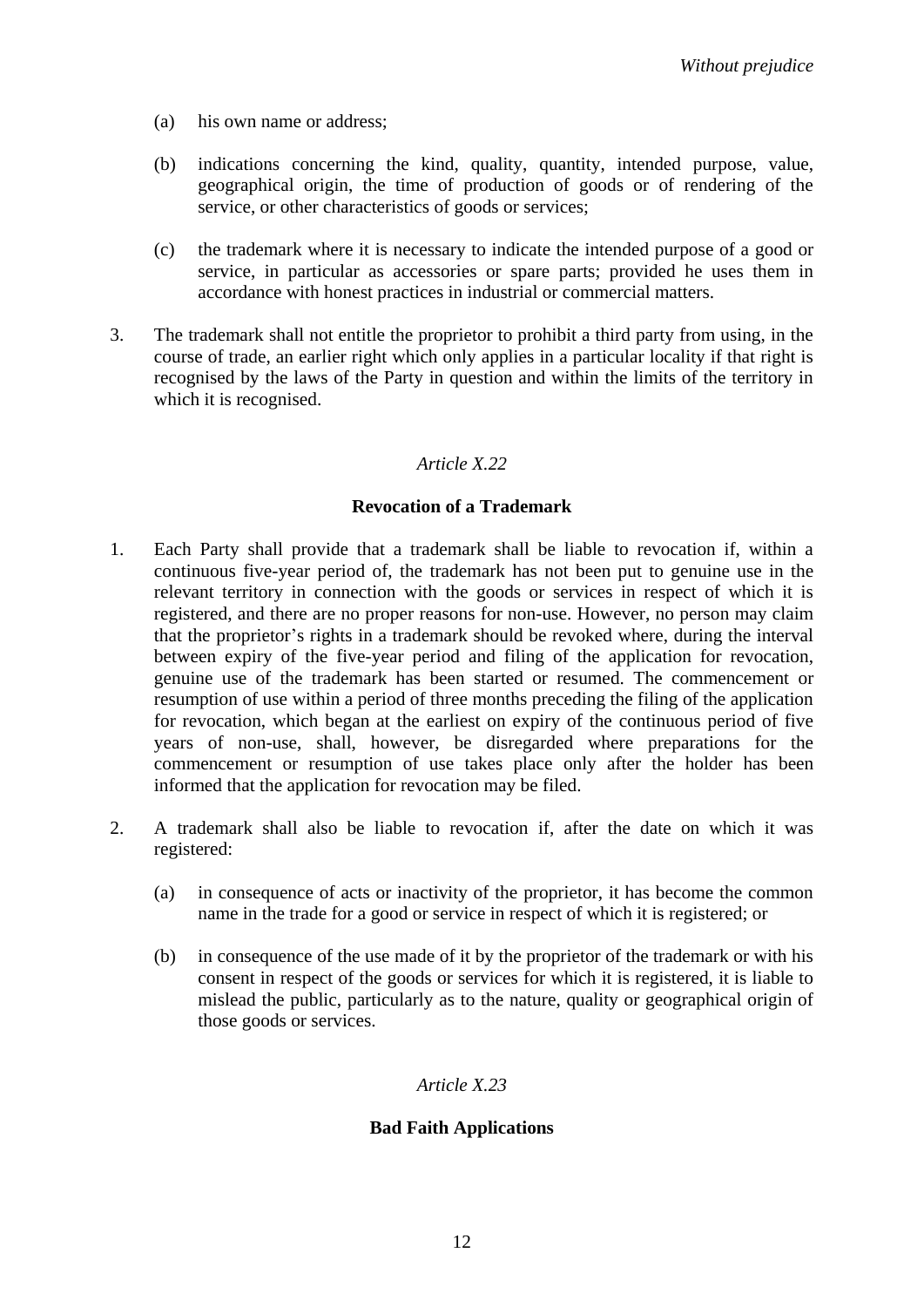A trademark shall be liable to be declared invalid where the application for registration of the trademark was made in bad faith by the applicant. Each Party may also provide that such a trademark shall not be registered.

# *SUB-SECTION 3*

## *Designs*

# *Article X.24*

## **International Agreements**

Each Party shall make all reasonable efforts to accede to the Geneva (1999) Act of the Hague Agreement Concerning the International Registration of Industrial Designs done at Geneva on 2 July 1999.

# *Article X.25*

## **Protection of Registered Designs**

- 1. Each Party shall provide for the protection of independently created designs that are new and are original<sup>4</sup>. This protection shall be provided by registration and shall confer an exclusive right upon their holders in accordance with this Sub-Section.
- 2. The holder of a registered design shall have the right at least to use it and to prevent third parties not having the holder's consent at least from using and notably making, offering for sale, selling, putting on the market, importing, exporting, stocking such a product or using articles bearing or embodying the protected design when such acts are undertaken for commercial purposes, unduly prejudice the normal exploitation of the design, or are not compatible with fair trade practice.
- 3. A design applied to or incorporated in a product which constitutes a component part of a complex product shall only be considered to be new and original:
	- (a) if the component part, once it has been incorporated into the complex product, remains visible during normal use of the latter; and
	- (b) to the extent that those visible features of the component part fulfil in themselves the requirements as to novelty and originality.
- 4. "Normal use" in subparagraph 3 (a) shall mean use by the end user, excluding maintenance, servicing or repair work.

-<br>4

For the purpose of this Article, a Party may consider that a design having individual character is original.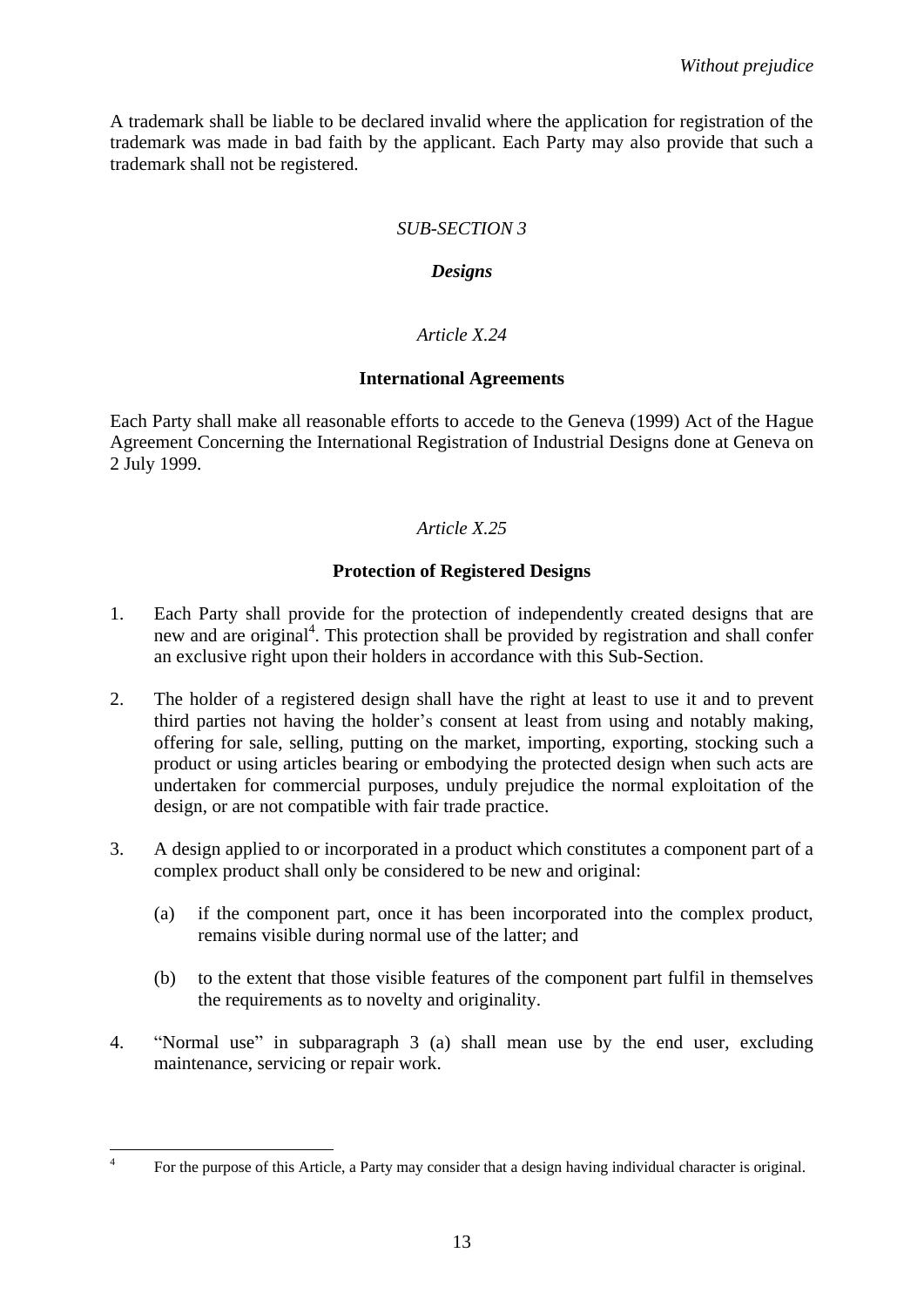### **Term of Protection**

The duration of protection available shall amount to twenty-five years from the date of filing the application.

## *Article X.27*

### **Protection Conferred to Unregistered Designs**

- 1. The European Union and Indonesia shall provide the legal means to prevent the use of the unregistered designs, only if the contested use results from copying the unregistered design. Such use shall at least cover the offering for sale, putting on the market, importing and exporting the product concerned.
- 2. The duration of protection for unregistered designs, as provided for in paragraph 1, shall amount to at least three years from the date on which the design was first made available to the public in the territory of the respective signatory.

# *Article X.28*

### **Exceptions and Exclusions**

- 1. Each Party may establish limited exceptions to the protection of designs, provided that such exceptions do not unreasonably conflict with the normal exploitation of protected designs and do not unreasonably prejudice the legitimate interests of the holder of the protected design, taking account of the legitimate interests of third parties.
- 2. Design protection shall not extend to designs dictated essentially by technical or functional considerations. In particular a design right shall not subsist in features of appearance of a product which must necessarily be reproduced in their exact form and dimensions for the product in which incorporated or to which the design is applied to be mechanically connected to, or placed in, or around or contact with another product so that either product may perform its function.
- 3. By way of derogation from paragraph 2, a design may subsist in a design, which has the purpose of allowing the multiple assembly or connection of mutually interchangeable products within a modular system.

## *Article X.29*

## **Relationship to Copyright**

A design shall also be eligible for protection under the law of copyright of a Party as from the date on which the design was created or fixed in any form. The extent to which, and the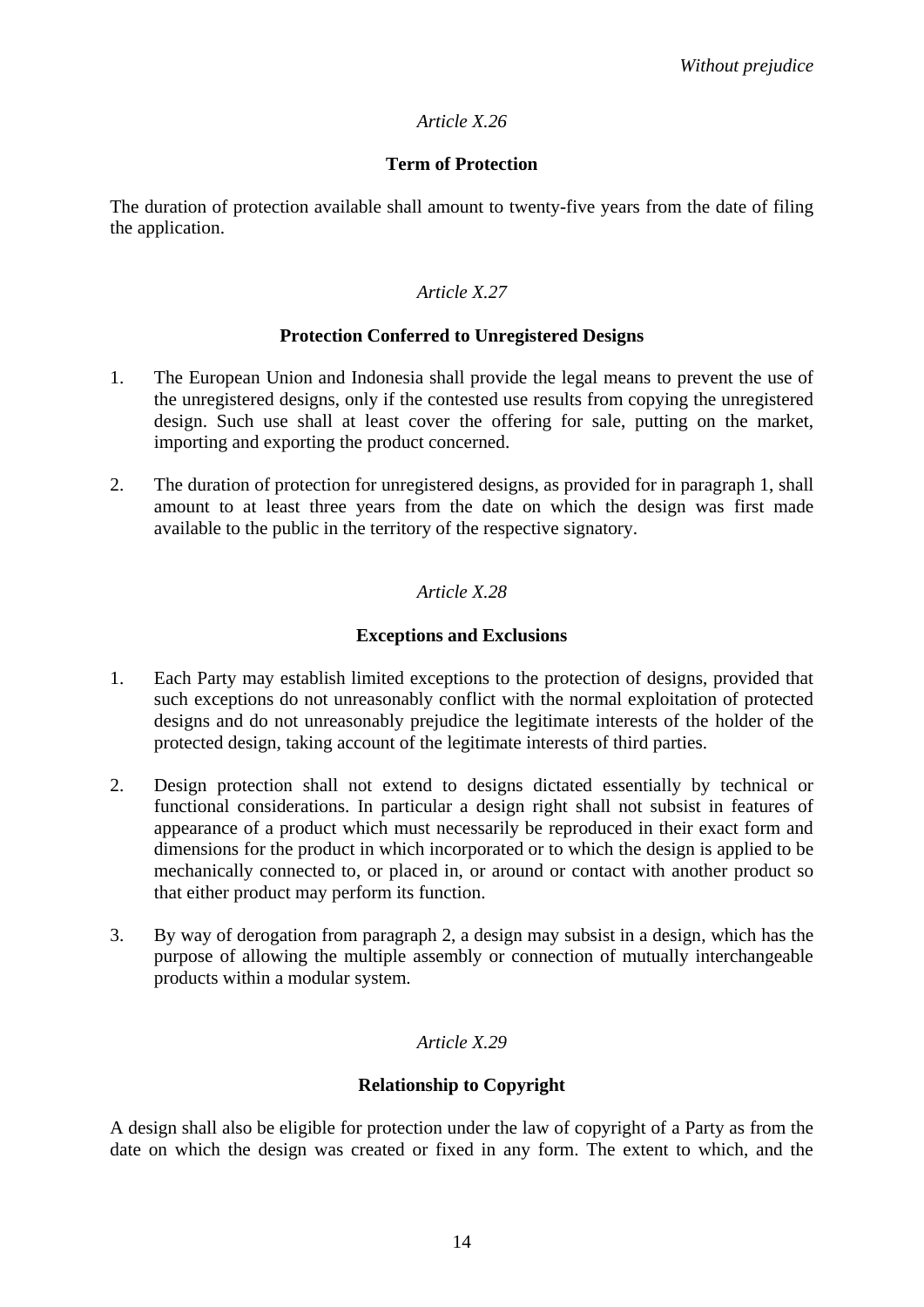conditions under which, such a protection is conferred, including the level of originality required, shall be determined by each Party.

## *SUB-SECTION 4*

## *Geographical Indications*

## *Article X.30*

### **Scope**

*[Purpose of the Article: delimitation of scope for product category and origin]*

This Sub-Section applies to the recognition and protection of geographical indications originating in the territories of the Parties.

Geographical indications of a Party which are to be protected by the other Party shall only be subject to this Sub-Section if covered by the scope of the legislation referred to in Article X.31 (Procedures).

# *Article X.31*

## **Procedures**

*[Purpose of the Article: confirmation of compatibility of legislation with common scope of the Parties' legislation, registration of existing GIs after prior examination]*

- 1. Having examined the legislation of Indonesia listed in Section A of Annex [XX]-A, the European Union concludes that this legislation meets the elements laid down in Section B of Annex [XX]-A *[those elements that are deemed compatible]*.
- 2. Having examined the European Union legislation listed in Section A of Annex [XX]-A, Indonesia concludes that this legislation meets the elements laid down in Section B of Annex [XX]-A.
- 3. Following the completion of an opposition procedure in accordance with the criteria set out in Annex [XX]-B and an examination of the geographical indications of the European Union listed in Annex [XX]-C, which have been registered by the European Union under the legislation referred to in paragraph 2, Indonesia shall protect those geographical indications according to the level of protection laid down in this Sub-Section.
- 4. Following the completion of an opposition procedure in accordance with the criteria set out in Annex [XX]-B and an examination of the geographical indications of Indonesia listed in Annex [XX]-C, which have been registered by Indonesia under the legislation referred to in paragraph 1, the European Union shall protect those geographical indications according to the level of protection laid down in this Sub-Section.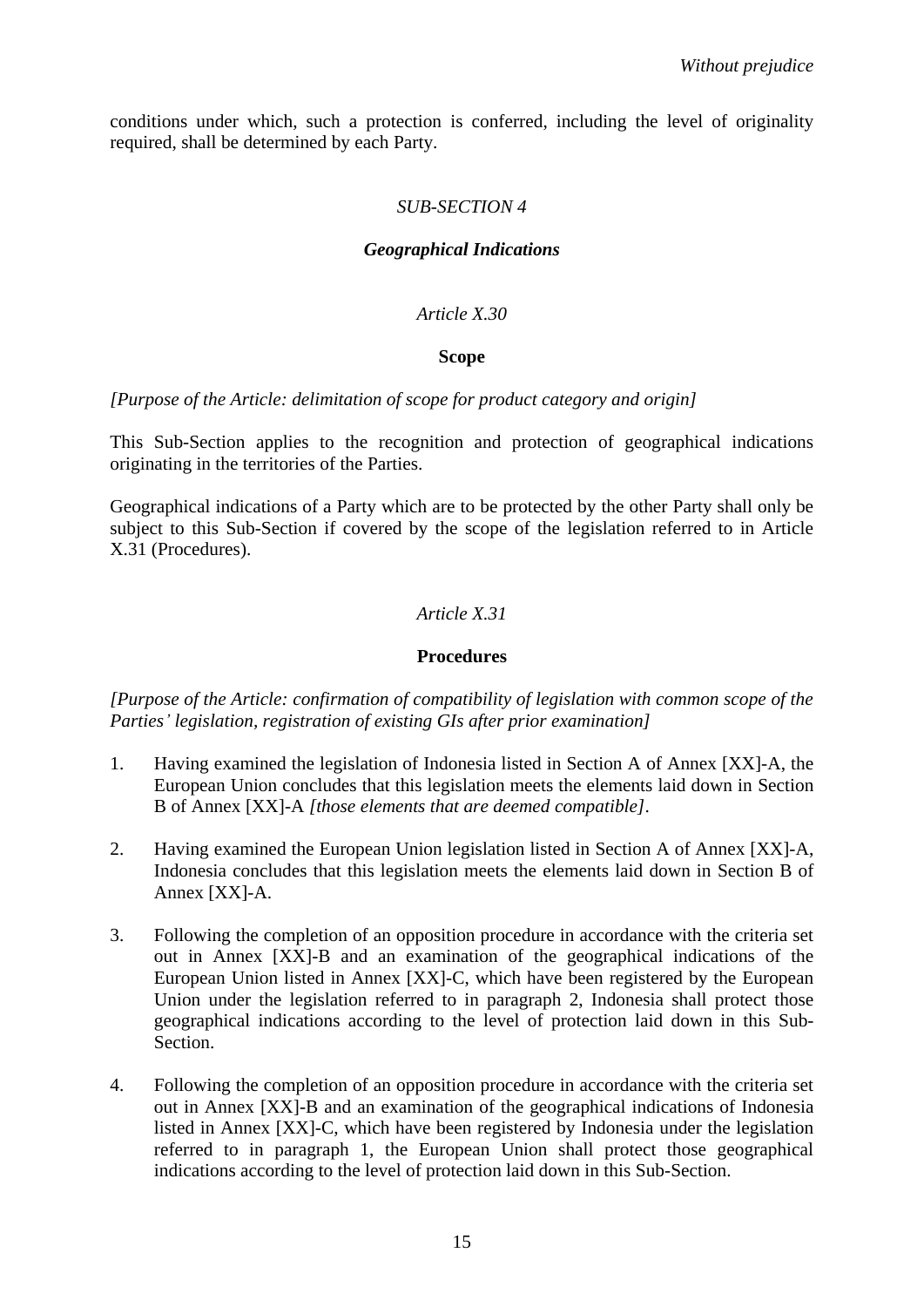### **Amendment of the List of Geographical Indications**

*[Purpose of the Article: addition to each other's registers of new GIs after examination and objection]*

The Parties agree on the possibility to amend the list of geographical indications to be protected in Annex [XX]-C in accordance with the procedure set out in Article X.69 (Institutional Provisions). New geographical indications shall be added following the completion of the opposition procedure and their examination as referred to in paragraphs 3 or 4 of Article X.31 (Procedures).

### *Article X.33*

### **Protection of Geographical Indications**

*[Purpose of the Article: setting of high protection level. Treatment of GIs that lost protection in country of origin and person's names]*

- 1. The geographical indications listed in Annex [XX]-C shall be protected against:
	- (a) any direct or indirect commercial use of a protected name:
		- (i) for comparable products not compliant with the product specification of the protected name, or
		- (ii) in so far as such use exploits the reputation of a geographical indication;
	- (b) any misuse, imitation or evocation, even if the true origin of the product is indicated or if the protected name is translated, transcribed, transliterated or accompanied by an expression such as "style", "type", "method", "as produced in", "imitation", "flavour", "like" or similar, including when those products are used as an ingredient;
	- (c) any other false or misleading indication as to the origin, nature or essential qualities of the product, on the inner or outer packaging, advertising material or documents relating to the product concerned, and the packing of the product in a container liable to convey a false impression as to its origin, including when those products are used as an ingredient;
	- (d) any other practice liable to mislead the consumer as to the true origin of the product.
- 2. Geographical indications listed in Annex [XX]-C shall not become generic in the territories of the Parties.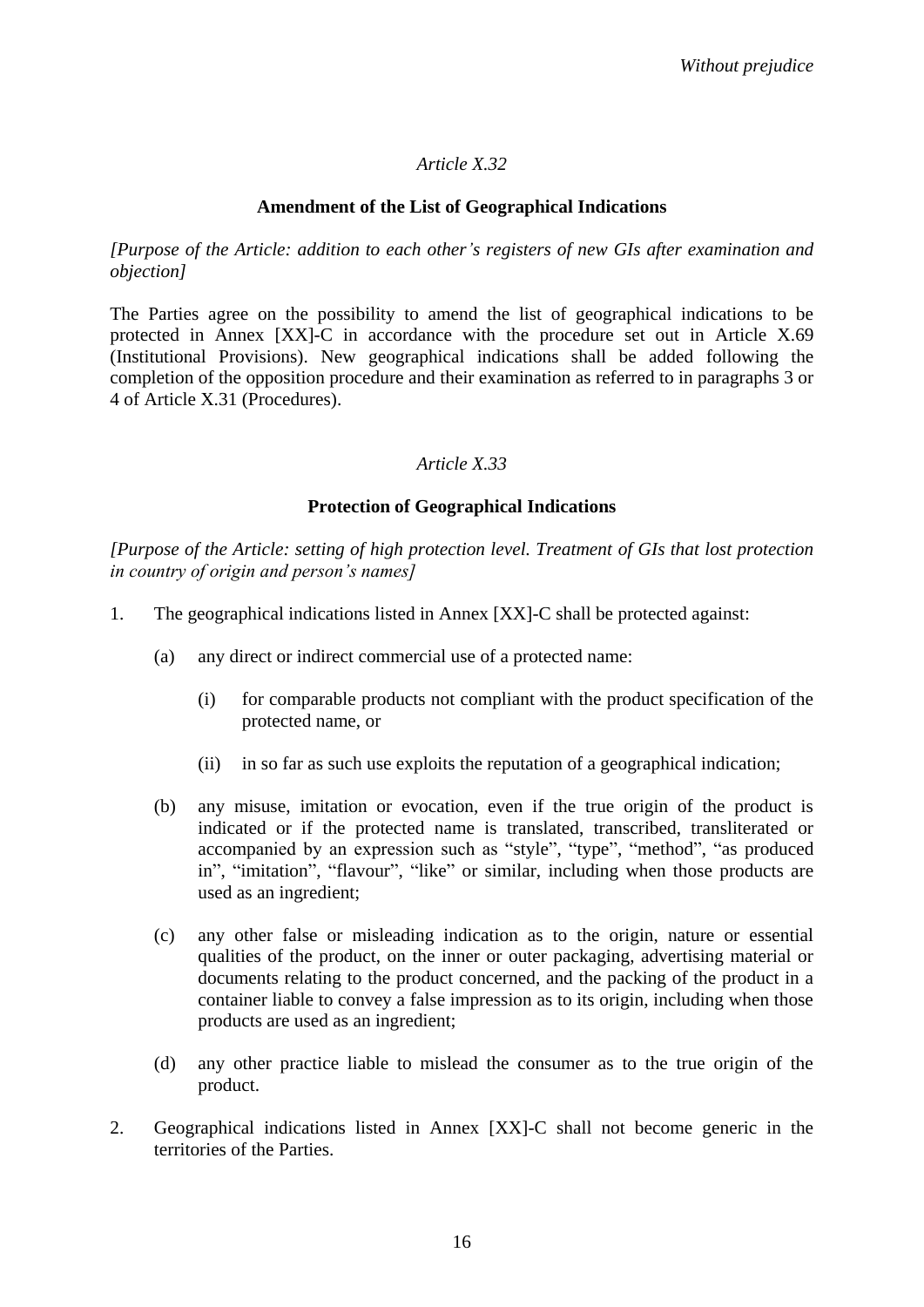- 3. Nothing in this Agreement shall oblige a Party to protect a geographical indication of the other Party which is not, or ceases to be protected in the territory of origin. Each Party shall notify the other Party if a geographical indication ceases to be protected in the territory of that Party of origin. Such notification shall take place in accordance with procedures laid down in Article X.69 (Institutional Provisions).
- 4. Nothing in this Agreement shall prejudice the right of any person to use, in the course of trade, that person's name of that person's predecessor in business, except where such name is used in such a manner to mislead the public.

## **Right of Use of Geographical Indications**

*[Purpose of the Article: free use of GIs by compliant users, avoidance of administrative burden]*

- 1. A name protected under this Agreement may be used by any operator marketing a product which conforms to the corresponding specification.
- 2. Once a geographical indication is protected under this Agreement, the use of such protected name shall not be subject to any registration of users or further charges.

### *Article X.35*

### **Relationship to Trademarks**

1. The Parties shall, where a geographical indication is protected under this Sub-Section, refuse to register a trademark the use of which would contravene paragraph 1 of Article X.33 (Protection of Geographical Indications), provided an application to register the trademark is submitted after the date of submission of the application for protection of the geographical indication in the territory of the Party concerned.

Trademarks registered in breach of the first subparagraph shall be invalidated.

- 2. For geographical indications referred to in ArticleX.31 (Procedures), the date of submission of the application for protection referred to in paragraph 1 shall be the date of entry into force of this Agreement.
- 3. For geographical indications referred to in Article X.32 (Amendment of the List of Geographical Indications), the date of submission of the application for protection referred to in paragraph 1 shall be the date of the transmission of a request to the other Party to protect a geographical indication.
- 4. Without prejudice to paragraph 5 of the present Article, the Parties shall protect geographical indications also where a prior trademark exists. A prior trademark shall mean a trademark the use of which contravenes paragraph 1 of Article X.33 (Protection of Geographical Indications) which has been applied for, registered or established by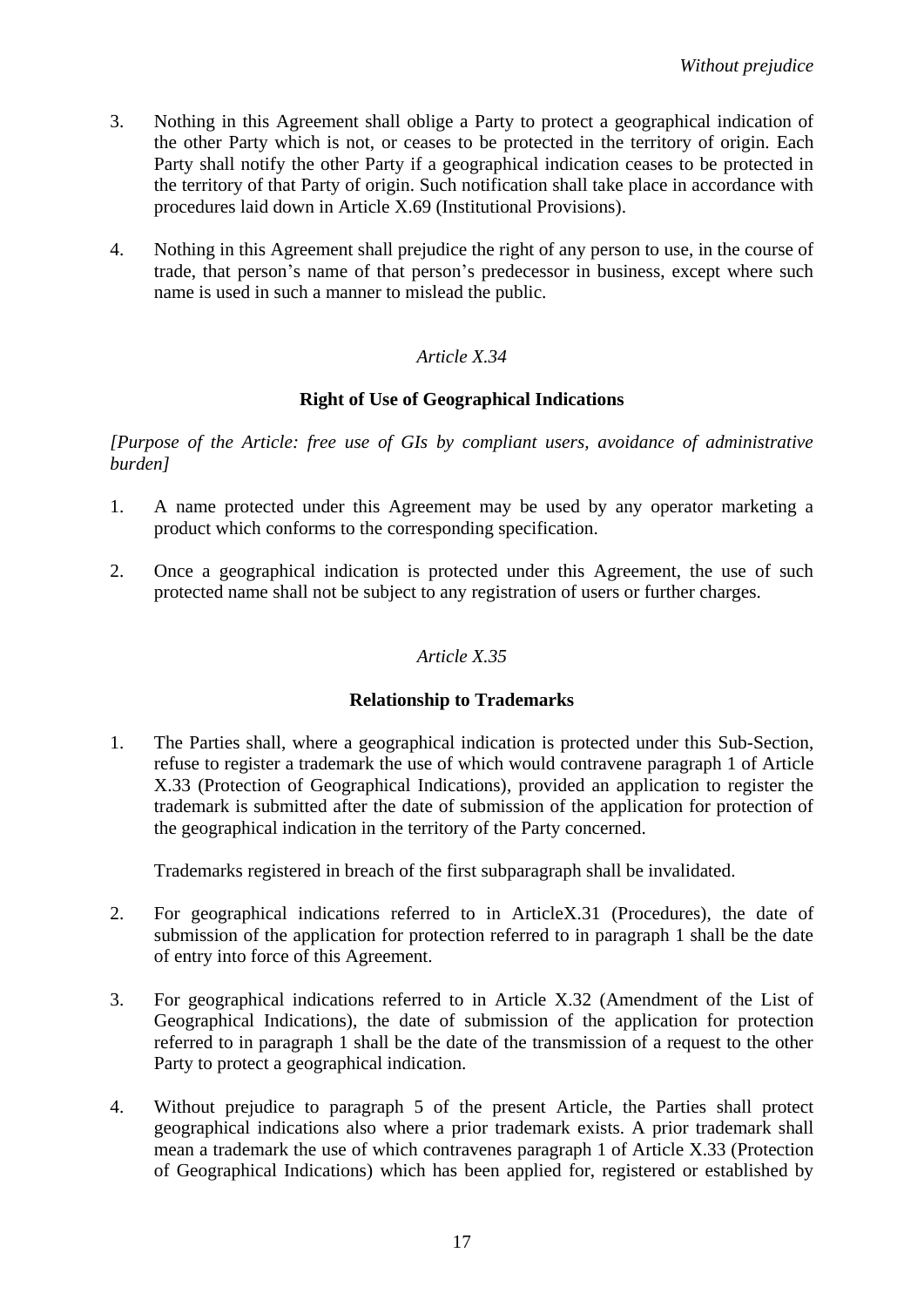use, if that possibility is provided for by the legislation concerned, in good faith in the territory of one Party before the date on which the application for protection of the geographical indication is submitted by the other Party under this Agreement.

Such trademark may continue to be used and renewed for that product notwithstanding the protection of the geographical indication, provided that no grounds for the trademark's invalidity or revocation exist in the legislation on trademarks of the Parties. In such cases, the use of the protected geographical indication shall be permitted as well as the use of the relevant trademarks.

5. A Party shall not be required to protect a name as a geographical indication under this Sub-Section if, in light of a trademark's reputation and renown and the length of time it has been used, that name is liable to mislead the consumer as to the true identity of the product.

## *Article X.36*

## **Enforcement of Protection**

*[Purpose of the Article: own initiative protection by authorities]*

The Parties shall enforce the protection provided for in Articles X.31 (Procedures) to X.35 (Relationship to Trademarks) by appropriate administrative and judicial steps to prevent or stop the unlawful use of protected designations of origin and protected geographical indications. They shall also enforce such protection at the request of an interested party.

## *Article X.37*

## **General Rules**

- 1. This Agreement shall apply without prejudice to the rights and obligations of the Parties under the WTO Agreement.
- 2. A Party shall not be required to protect a name as a geographical indication under this Sub-Section if that name conflicts with the name of a plant variety or an animal breed and as a result is likely to mislead the consumer as to the true origin of the product.
- 3. A homonymous name which misleads consumers into believing that a product comes from another territory shall not be protected even if the name is accurate as far as the actual territory, region or place of origin of the product in question is concerned. Without prejudice to Article 23 of the TRIPS Agreement, the Parties shall mutually decide the practical conditions of use under which wholly or partially homonymous geographical indications will be differentiated from each other, taking into account the need to ensure equitable treatment of the producers concerned and that consumers are not misled.
- 4. When a Party, in the context of bilateral negotiations with a third party, proposes to protect a geographical indication of that third party which is wholly or partially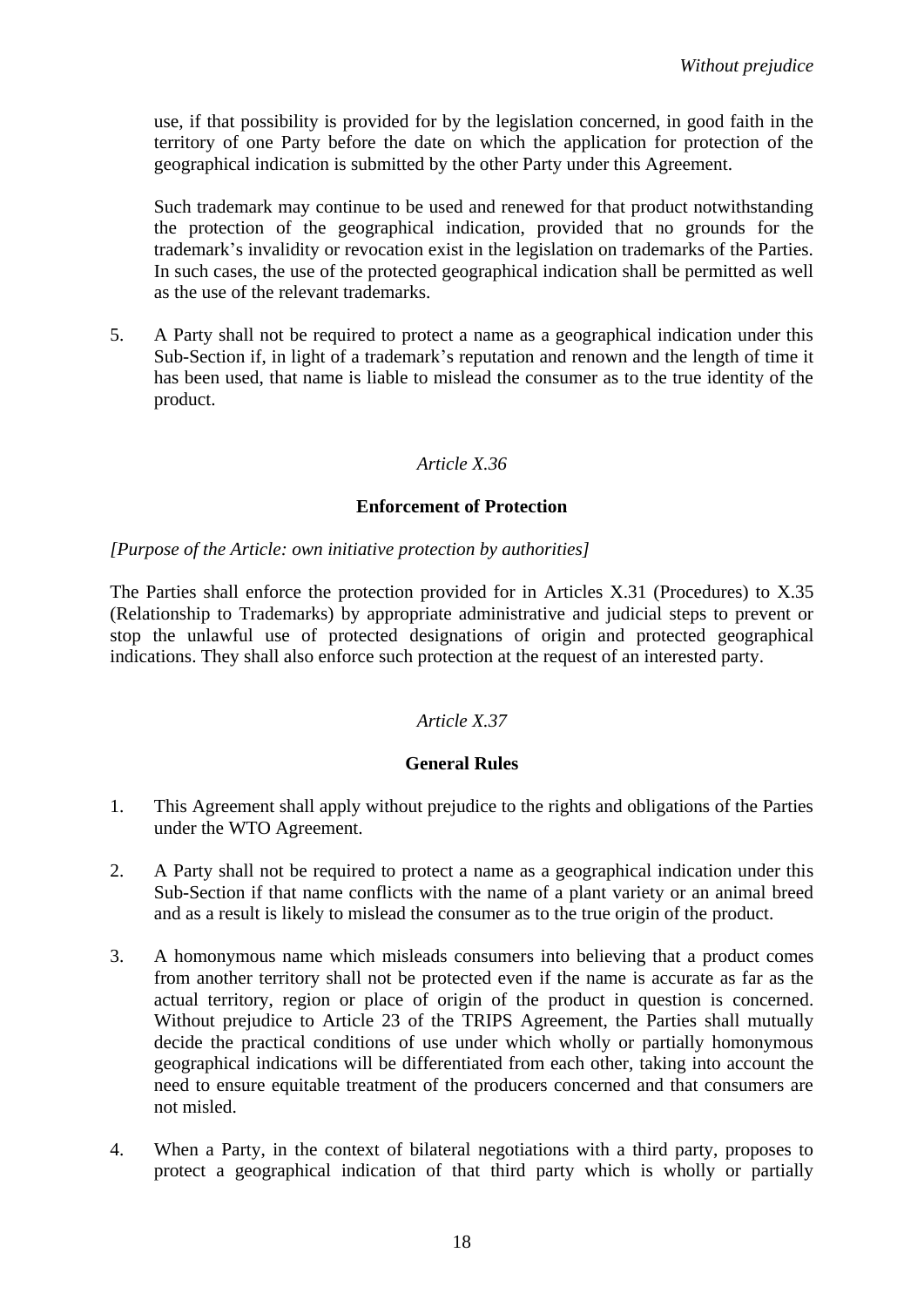homonymous with a geographical indication of the other Party protected under this Sub-Section, it shall inform the other Party thereof and give it an opportunity to comment before the third party's geographical indication becomes protected.

- 5. Any matter arising from product specifications of protected geographical indications shall be dealt with in the [joint working body defined by the Agreement] referred to in Article X.69 (Institutional Provisions).
- 6. The protection of geographical indications protected under this Agreement may only be cancelled by the Party in which the product originates.
- 7. A product specification referred to in this Sub-Section shall be that approved, including any amendments also approved, by the authorities of the Party in the territory from which the product originates.

*[Without prejudice to the placement of the relevant provisions relating to Article X.69 (Institutional Provisions), responsibilities as regards geographical indications of the joint working body defined by the Agreement are as follows:*

- X. The [joint working body defined by the Agreement] shall also see to the proper functioning of this Agreement and may consider any matter related to its implementation and operation. In particular, it shall be responsible for:
	- (a) amending Section A of Annex [XX]-A as regards the references to the law applicable in the Parties;
	- (b) amending Section B of Annex [XX]-A as regards the elements for registration and control of geographical indications;
	- (c) amending Annex [XX]-B as regards the criteria to be included in the objection procedure; and
	- (d) modifying Annex [XX]-C as regards geographical indications;]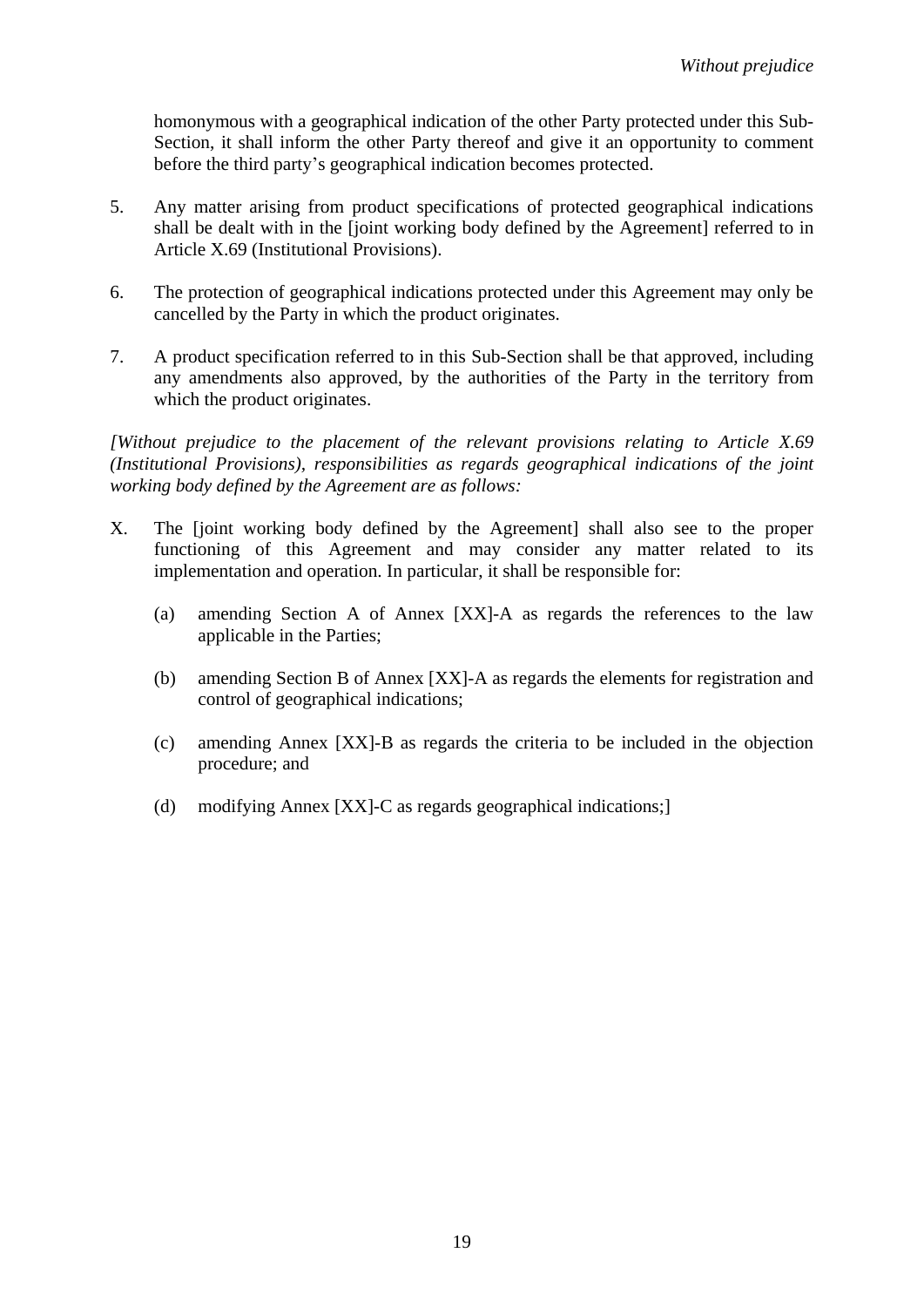# *ANNEX [XX]-A*

## *SECTION A*

## *LEGISLATION OF THE PARTIES*

### *Legislation of Indonesia*

- (a) XX
- (b) XX

### *Legislation of the EU:*

- (a) Regulation (EU) No  $1151/2012^5$  of the European Parliament and of the Council of 21 November 2012 on quality schemes for agricultural products and foodstuffs and its implementing Acts;
- (b) Regulation (EU) No  $1308/2013^6$  of the European Parliament and of the Council of 17 December 2013 establishing a common organisation of agricultural markets and on specific provisions for certain agricultural products (Single CMO Regulation), in particular Articles 92 to 111 on designations of origin and geographical indications, and its implementing Acts;
- (c) Regulation (EC) No  $110/2008^7$  of the European Parliament and of the Council of 15 January 2008 on the definition, description, presentation, labelling and protection of geographical indications of spirit drinks, and its implementing Acts;
- (d) Regulation (EU) No  $251/2014<sup>8</sup>$  of the European Parliament and of the Council of 26 February 2014 on the definition, description, presentation, labelling and the protection of geographical indications of aromatised wine products, and its implementing Acts.

### *SECTION B*

### *ELEMENTS FOR REGISTRATION AND CONTROL OF GEOGRAPHICAL INDICATIONS AS REFERRED TO IN PARAGRAPHS 1 AND 2 OF ARTICLE X.31 (PROCEDURES)*

1. a register listing geographical indications protected in the territory;

 $\overline{5}$  $\frac{5}{6}$  OJ L 343, 14.12.2012, p. 1.

 $^{6}$  OJ L 347, 20.12.2013, p.671.

 $\frac{7}{8}$  OJ L 39, 13.2.2008, p. 16.

<sup>8</sup> OJ L 84, 20.3.2014, p. 14.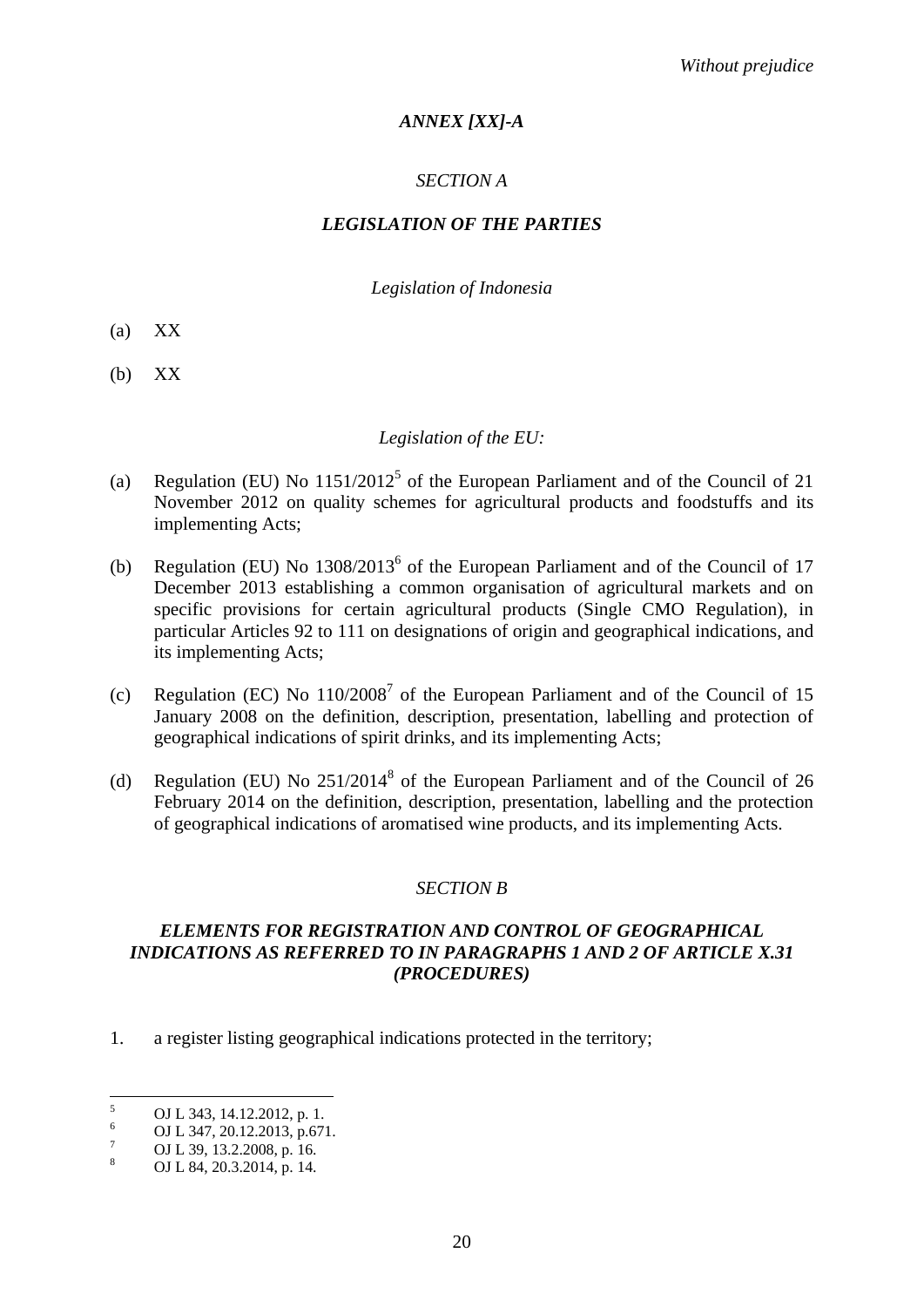- 2. an administrative process verifying that geographical indications identify a good as originating in a territory, region or locality of one of the Parties, where a given quality, reputation or other characteristic of the good is essentially attributable to its geographical origin;
- 3. a requirement that a registered name shall correspond to a specific product or products for which a product specification is laid down, which can only be amended by due administrative process;
- 4. control provisions applying to production;
- 5. enforcement of the protection of registered names by appropriate administrative action by the public authorities;
- 6. legal provisions laying down that a registered name may be used by any operator marketing products conforming to the corresponding specification;
- 7. provisions concerning the registration, which may include refusal of registration, of terms homonymous or partly homonymous with registered terms, terms customary in common language as the common name for goods, terms comprising or including the names of plant varieties and animal breeds. Such provisions shall take into account the legitimate interests of all parties concerned;
- 8. rules concerning relation between geographical indications and trademarks providing for a limited exception to the rights conferred under trademark law to the effect that the existence of a prior trademark shall not be a reason to prevent the registration and use of a name as a registered geographical indication except where by reason of the trademark's renown and the length of time it has been used, consumers would be misled by the registration and use of the geographical indication on products not covered by the trademark;
- 9. a right for any producer established in the area who submits to the system of controls to produce the product labelled with the protected name provided he complies with the product specifications;
- 10. an opposition procedure that allows the legitimate interests of prior users of names, whether those names are protected as a form of intellectual property or not, to be taken into account.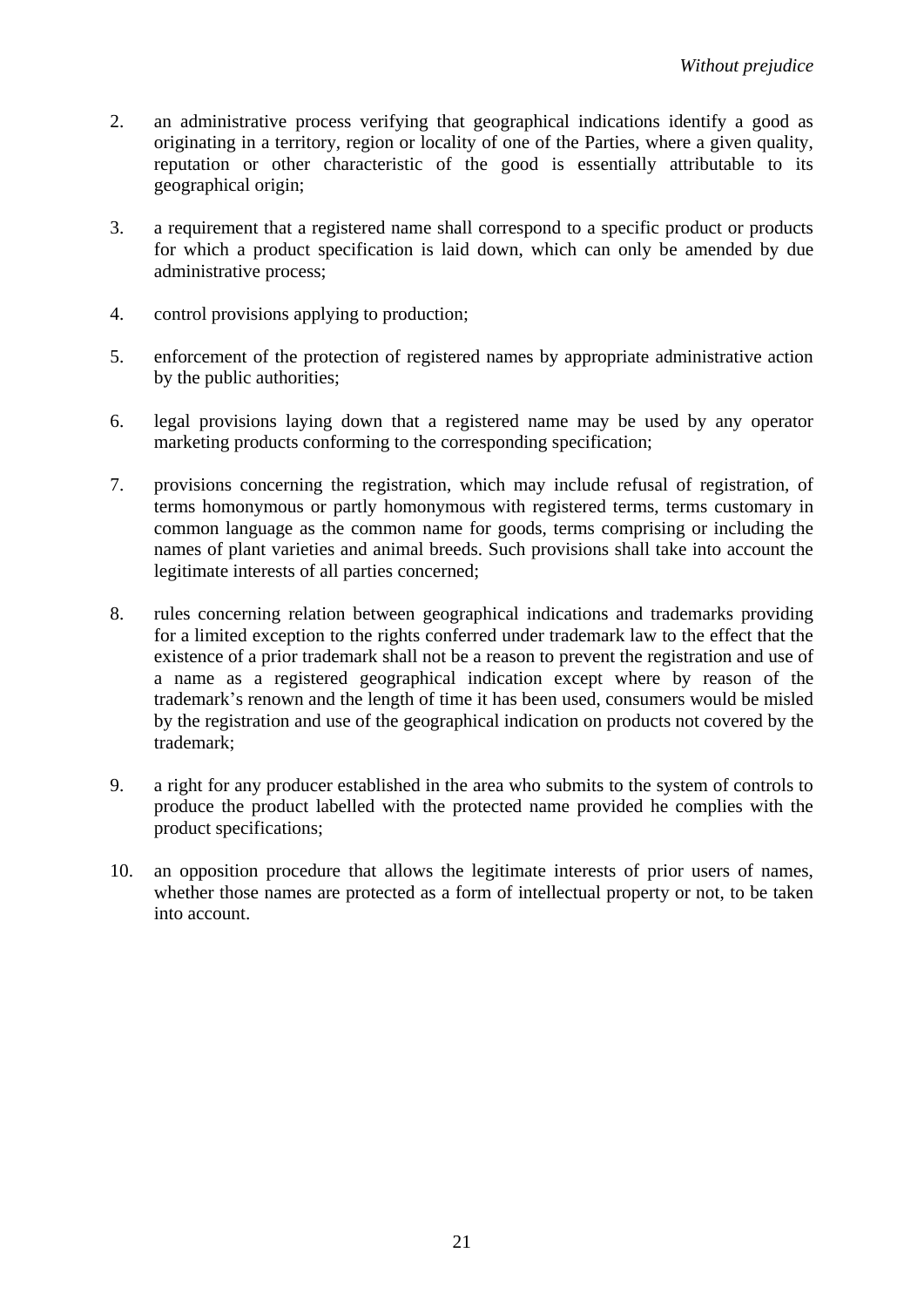# *ANNEX [XX]-B*

## **CRITERIA TO BE INCLUDED IN THE OPPOSITION PROCEDURE AS REFERRED TO IN PARAGRAPHS 3 AND 4 OF ARTICLE X.31 (PROCEDURES)**

- 1. List of name(s) with the corresponding transcription into Latin or [script of the third country concerned] characters;
- 2. The product type;
- 3. An invitation:
	- (a) in the case of the European Union, to any natural or legal persons except those established or resident in Indonesia,
	- (b) in the case of Indonesia, to any natural or legal persons except those established or resident in a Member State of the European Union,
	- (c) having a legitimate interest, to submit objections to such protection by lodging a duly substantiated statement;
- 4. Statements of opposition must reach the European Commission or Indonesia within 2 months from the date of the publication of the information notice;
- 5. Statements of opposition shall be admissible only if they are received within the time limit set out above and if they show that the protection of the name proposed would:
	- (a) conflict with the name of a plant variety, including a wine grape variety or an animal breed and as a result is likely to mislead the consumer as to the true origin of the product;
	- (b) be a homonymous name which misleads the consumer into believing that products come from another territory;
	- (c) in the light of a trademark's reputation and renown and the length of time it has been used, be liable to mislead the consumer as to the true identity of the product;
	- (d) jeopardise the existence of an entirely or partly identical name or of a trademark or the existence of products which have been legally on the market for at least five years preceding the date of the publication of this notice;
	- (e) or if they can give details which indicate that the name, for which protection and registration is considered, is generic.
- 6. The criteria referred to above shall be evaluated in relation to the territory of (the European Union, which in the case of intellectual property rights refers only to the territory or territories where the said rights are protected) / (of Indonesia).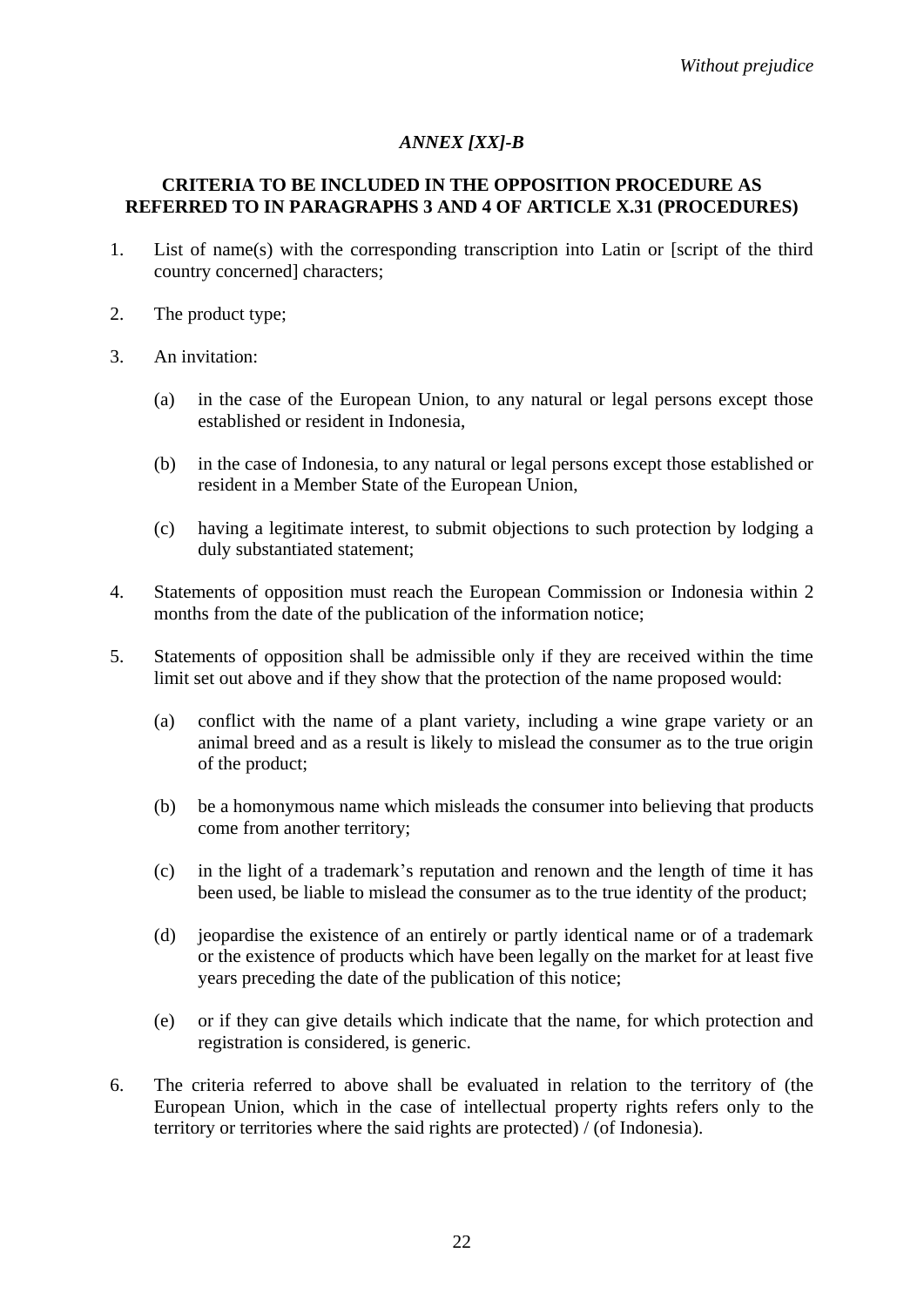# *ANNEX [XX]-C*

## **GEOGRAPHICAL INDICATIONS FOR PRODUCTS AS REFERRED TO IN PARAGRAPHS 3 AND 4 OF ARTICLE X.31 (PROCEDURES)**

# *SECTION A*

## *GEOGRAPHICAL INDICATIONS FOR PRODUCTS OF THE EUROPEAN UNION TO BE PROTECTED IN INDONESIA*

- XXX
- XXX

# *SECTION B*

## *GEOGRAPHICAL INDICATIONS FOR PRODUCTS OF INDONESIA TO BE PROTECTED IN THE EUROPEAN UNION*

- XXX
- XXX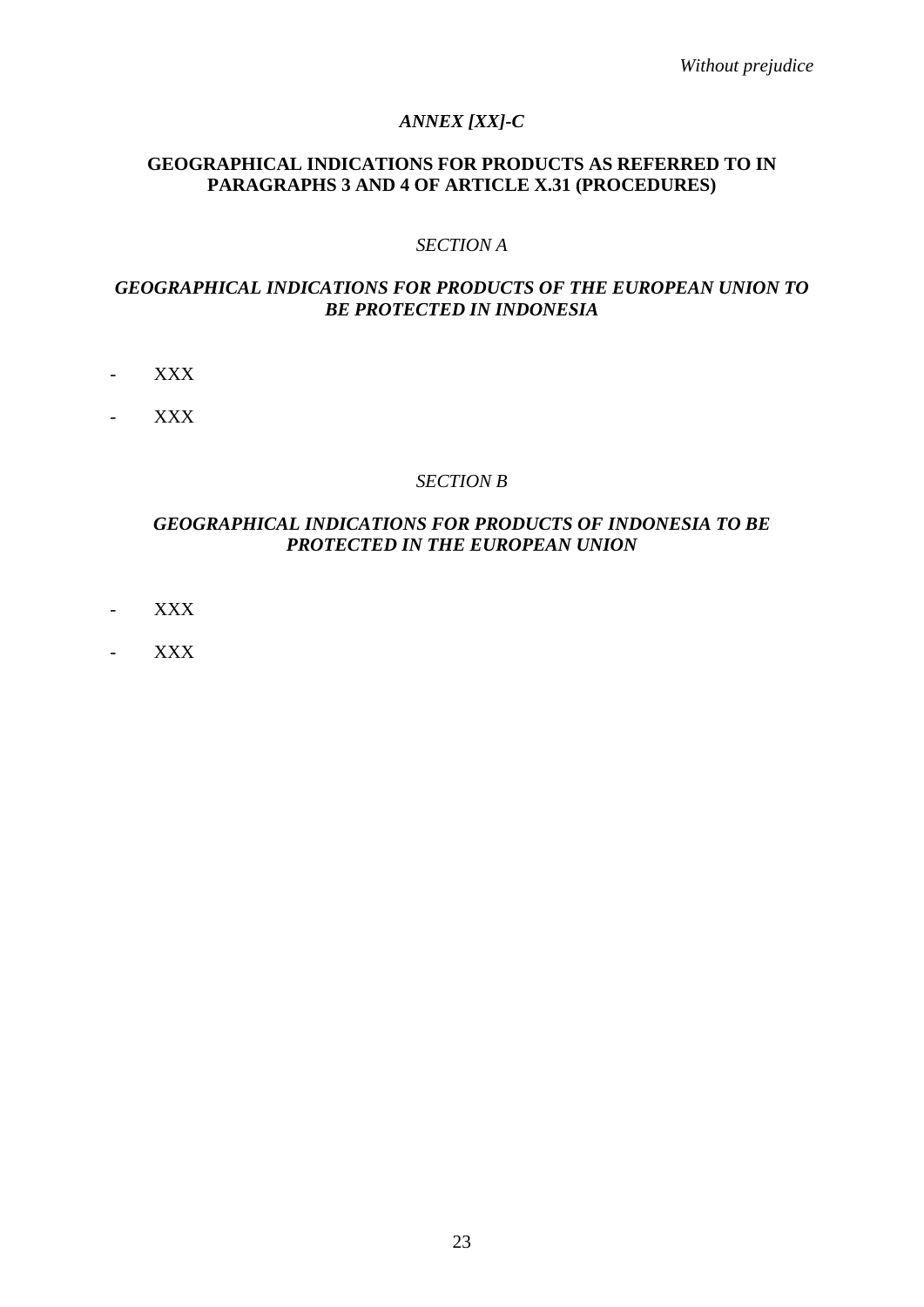# *SUB-SECTION 5*

## *Patents*

# *Article X.38*

### **International Agreements**

Each Party shall comply with the Patent Cooperation Treaty, done at Washington on 19 June 1970, as amended on 28 September 1979 and last modified on 3 October 2001, shall make all reasonable efforts to comply with the Patent Law Treaty, adopted in Geneva on 1 June 2000 and [*placeholder for European Patent Convention*].

## *Article X.39*

*[Placeholder for general patent provisions]*

# *Article X.40*

## **Patents and Public Health**

- 1. The Parties recognise the importance of the Declaration on the TRIPS Agreement and Public Health, adopted in Doha on 14 November 2001 by the Ministerial Conference of the WTO (hereinafter referred to as "Doha Declaration"). In interpreting and implementing the rights and obligations under this Sub-Section, the Parties shall ensure consistency with the Doha Declaration.
- 2. The Parties shall contribute to the implementation and respect the decision of the WTO General Council of 30 August 2003 on implementation of paragraph 6 of the Doha Declaration as well as the Protocol of 6 December 2005 amending the TRIPS Agreement.

## *Article X.41*

### **Extension of the Period of Protection Conferred by a Patent on Medicinal Products**

- 1. The Parties recognise that medicinal products protected by a patent in their respective territory may be subject to an administrative authorisation procedure before being put on their market. They recognise that the period that elapses between the filing of the application for a patent and the first authorisation to place the product on their respective market, as defined for that purpose by the relevant legislation, may shorten the period of effective protection under the patent.
- 2. Each Party shall provide for a further period of protection for a medicinal product which is protected by a patent and which has been subject to an administrative authorisation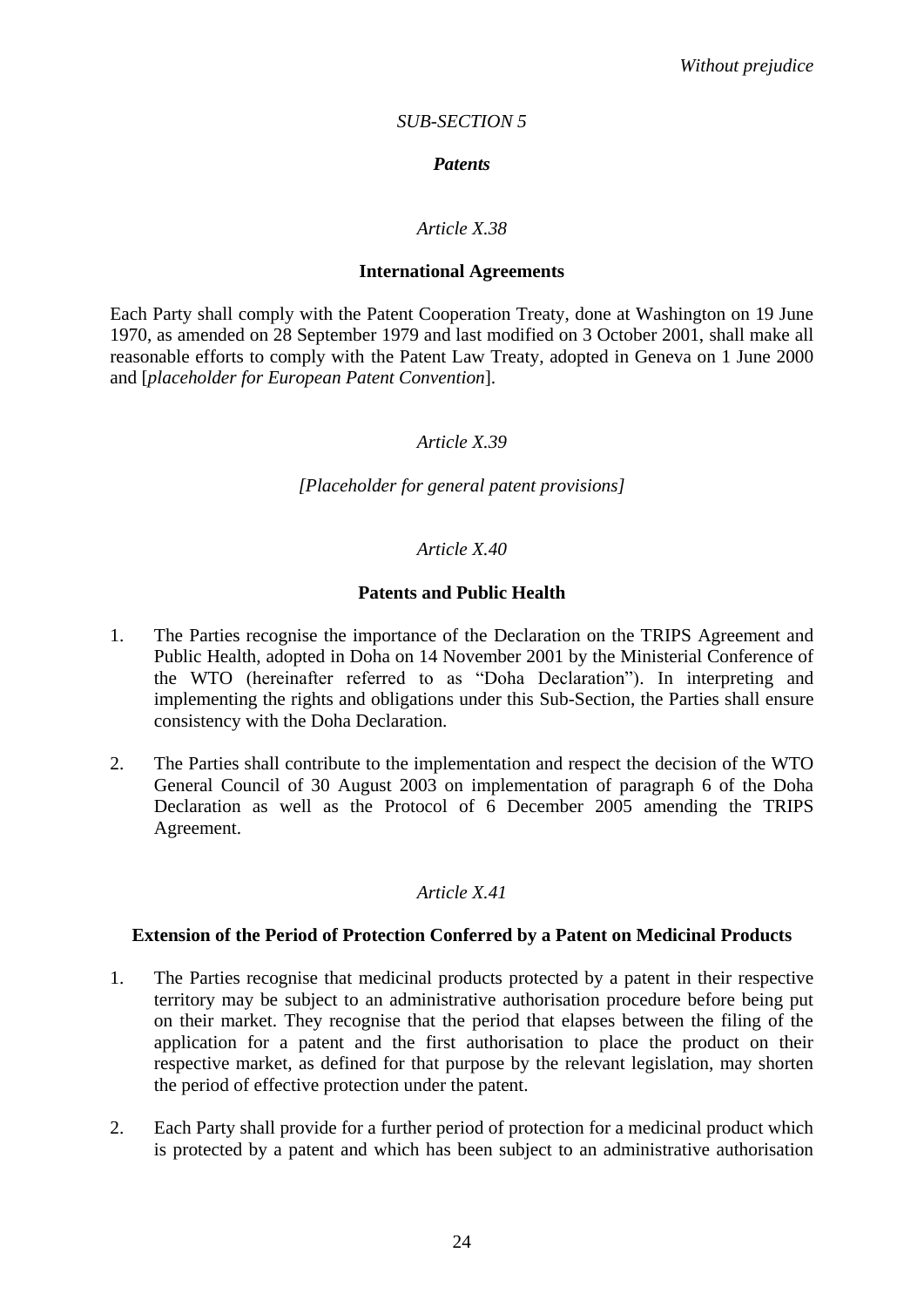procedure, that period being equal to the period referred to in the second sentence of paragraph 1, reduced by a period of five years.

- 3. Notwithstanding paragraph 2, the duration of the further period of protection may not exceed […] years.
- 4. In the case of medicinal products for which paediatric studies have been carried out, and the results of those studies are reflected in the product information, the Parties shall provide for a further […] months extension of the period of protection referred to in paragraph 2.

# *Article X.42*

### **Extension of the Period of Protection Conferred by a Patent on Plant Protection Products**

- 1. Each Party shall determine safety and efficacy requirements before authorising the placing on the market of plant protection products.
- 2. The Parties recognise that plant protection products protected by a patent in their respective territory may be subject to an administrative authorisation procedure before being put on their market. They recognise that the period that elapses between the filing of the application for a patent and the first authorisation to place the product on their respective market, as defined for that purpose by the relevant legislation, may shorten the period of effective protection under the patent.
- 3. Each Party shall provide for a further period of protection for a plant protection product which is protected by a patent and which has been subject to an administrative authorisation procedure, that period being equal to the period referred to in the second sentence of paragraph 2, reduced by [*…*].
- 4. Notwithstanding paragraph 3, the duration of the further period of protection may not exceed [*…*].

## *SUB-SECTION 6*

## *Protection of Undisclosed Information*

## *Article X.43*

*[Placeholder for the protection of trade secrets]*

## *Article X.44*

### **Protection of Data Submitted to Obtain an Authorisation to Put a Medicinal Product on the Marke**t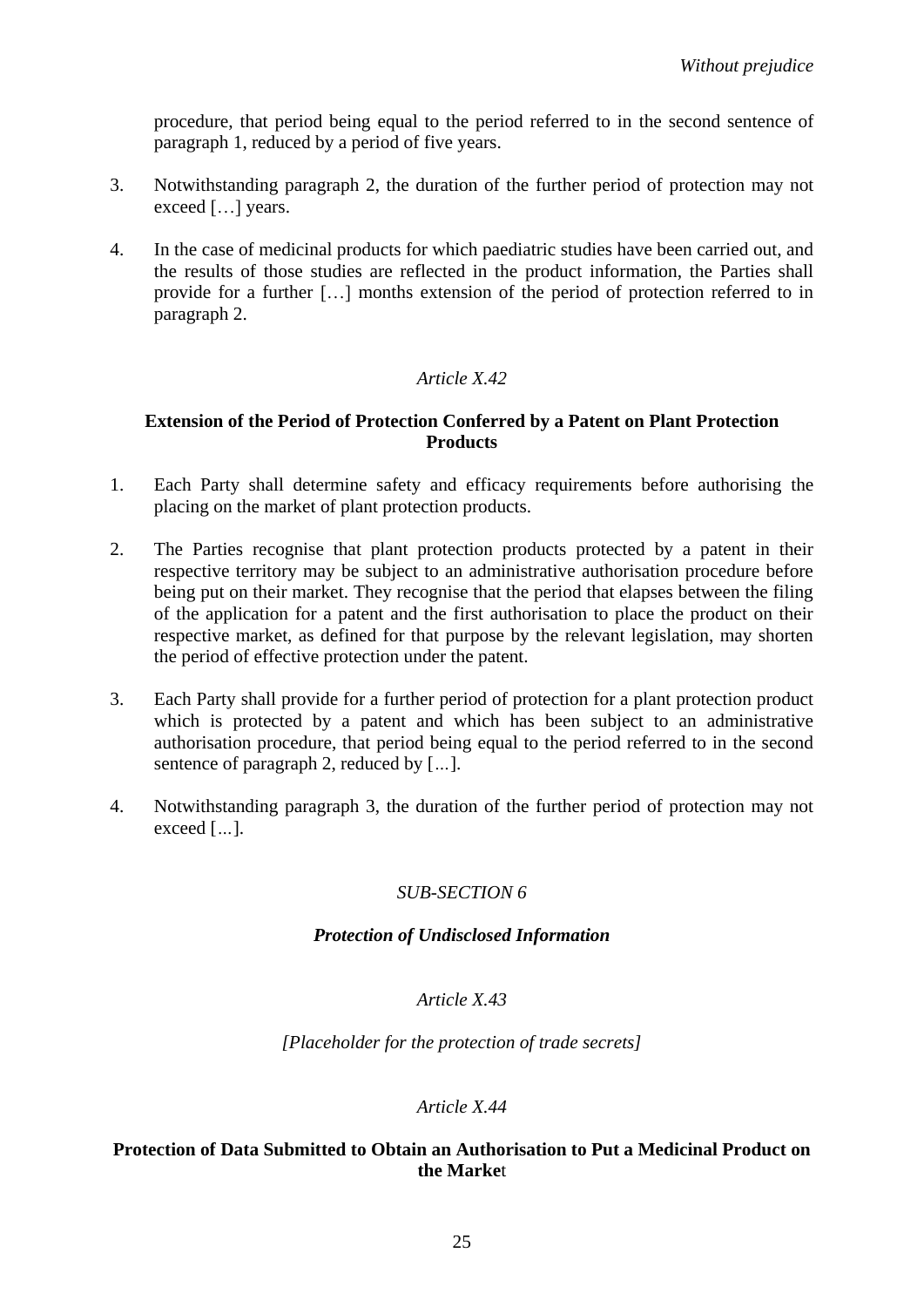- 1. Each Party shall protect commercially confidential information submitted to obtain an authorisation to place medicinal products on the market ("marketing authorisation") against disclosure to third parties, unless overriding public health interests provide otherwise.
- 2. Each Party shall ensure that for a period of […] from the first marketing authorisation in the Party concerned, the public body responsible for the granting of a marketing authorisation will not take into account confidential business information or the results of pre-clinical tests or clinical trials provided in the first marketing authorisation application and subsequently submitted by a person or entity, whether public or private, in support of another application to place a medicinal product on the market without the explicit consent of the person or entity who submitted such data, unless international agreements recognised by both Parties provide otherwise.
- 3. During a […] year period, starting from the date of grant of the first marketing authorisation in the Party concerned, a marketing authorisation granted for any subsequent application based on the results of pre-clinical tests or of clinical trials provided in the first marketing authorisation will not permit placing a medicinal product on the market, unless the subsequent applicant submits his own results of pre-clinical tests or of clinical trials (or results of pre-clinical tests or of clinical trials used with the consent of the party which had provided this information) meeting the same requirements as the first applicant. Products not complying with the requirements set out in this paragraph shall not be allowed on the market.
- 4. In addition, the […] year period referred to in paragraph 3 shall be extended to a maximum of […] years if, during the first […] years after obtaining the authorisation, the authorisation holder obtains an authorisation for one or more new therapeutic indications which are considered of significant clinical benefit in comparison with existing therapies.

## **Protection of Data Submitted to Obtain Marketing Authorisation for Plant Protection Products**

- 1. Each Party shall recognise a temporary right of the owner of a test or study report submitted for the first time to achieve a marketing authorisation for a plant protection product. During such period, the test or study report will not be used for the benefit of any other person aiming to achieve a marketing authorisation for plant protection product, except when the explicit consent of the first owner is proved. This right will be hereinafter referred as data protection.
- 2. The test or study report should fulfil the following conditions:
	- (a) be necessary for the authorisation or for an amendment of an authorisation in order to allow the use on other crops; and
	- (b) be certified as compliant with the principles of good laboratory practice or of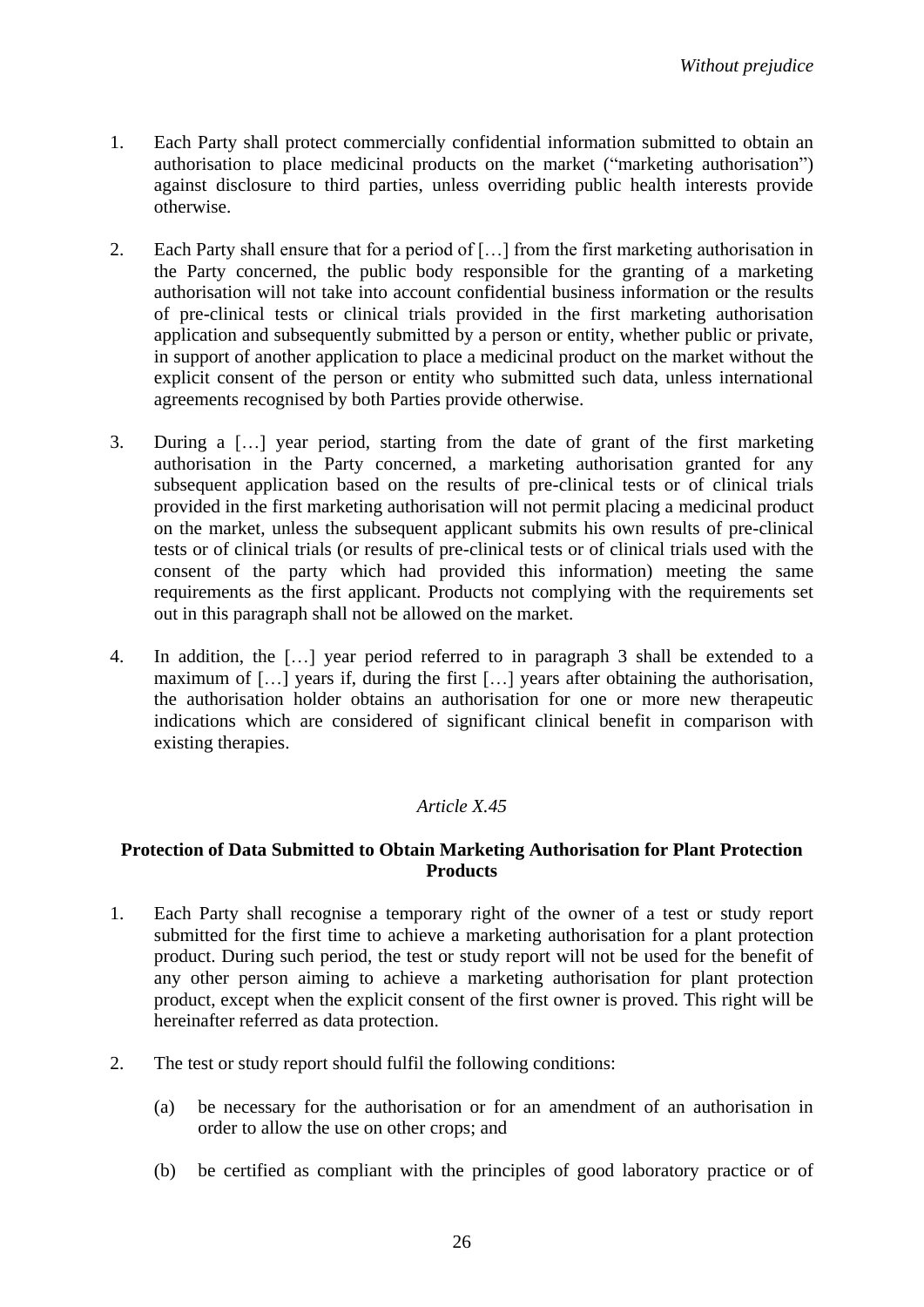good experimental practice.

- 3. The period of data protection shall be at least […] years from the first authorisation granted by the concerned authority in that Party. In case of low risk plant protection products the period can be extended to […] years.
- 4. Those periods shall be extended by […] months for each extension of authorisation for minor uses<sup>9</sup> if the applications for such authorisations are made by the authorisation holder at the latest [...] years after the date of the first authorisation. The total period of data protection may in no case exceed […] years. For low risk plant protection products the total period of data protection may in no case exceed […] years.
- 5. A test or study shall also be protected if it was necessary for the renewal or review of an authorisation. In those cases, the period for data protection shall be […] months.

# *SUB-SECTION 7*

# *Plant Varieties*

## *Article X.46*

The Parties shall protect plant variety rights, in accordance with the International Convention for the Protection of New Varieties of Plants adopted in Paris on 2 December 1961, as lastly revised in Geneva on 19 March 1991 (1991 UPOV ACT), including the exceptions to the breeder's right as referred to in Article 15(2) of that Convention.

# *SECTION C*

## *ENFORCEMENT OF INTELLECTUAL PROPERTY RIGHTS*

## *Article X.47*

## **General Provisions**

1. The Parties affirm their commitments under the TRIPS Agreement and in particular of Part III thereof, and shall provide for the complementary measures, procedures and remedies under this Section, which are necessary to ensure the enforcement of intellectual property rights $10$ . These measures, procedures and remedies shall be fair and

 $\overline{Q}$ Minor use: use of a plant protection product in a particular Party on plants or plant products which are not widely grown in that particular Party or widely grown to meet an exceptional plant protection need.

<sup>&</sup>lt;sup>10</sup> For the purposes of this Section the notion of "intellectual property rights" should include at least the following rights: copyright; rights related to copyright; *sui generis* right of a database maker; rights of the creator of the topographies of a semiconductor product; trademark rights; design rights; patent rights,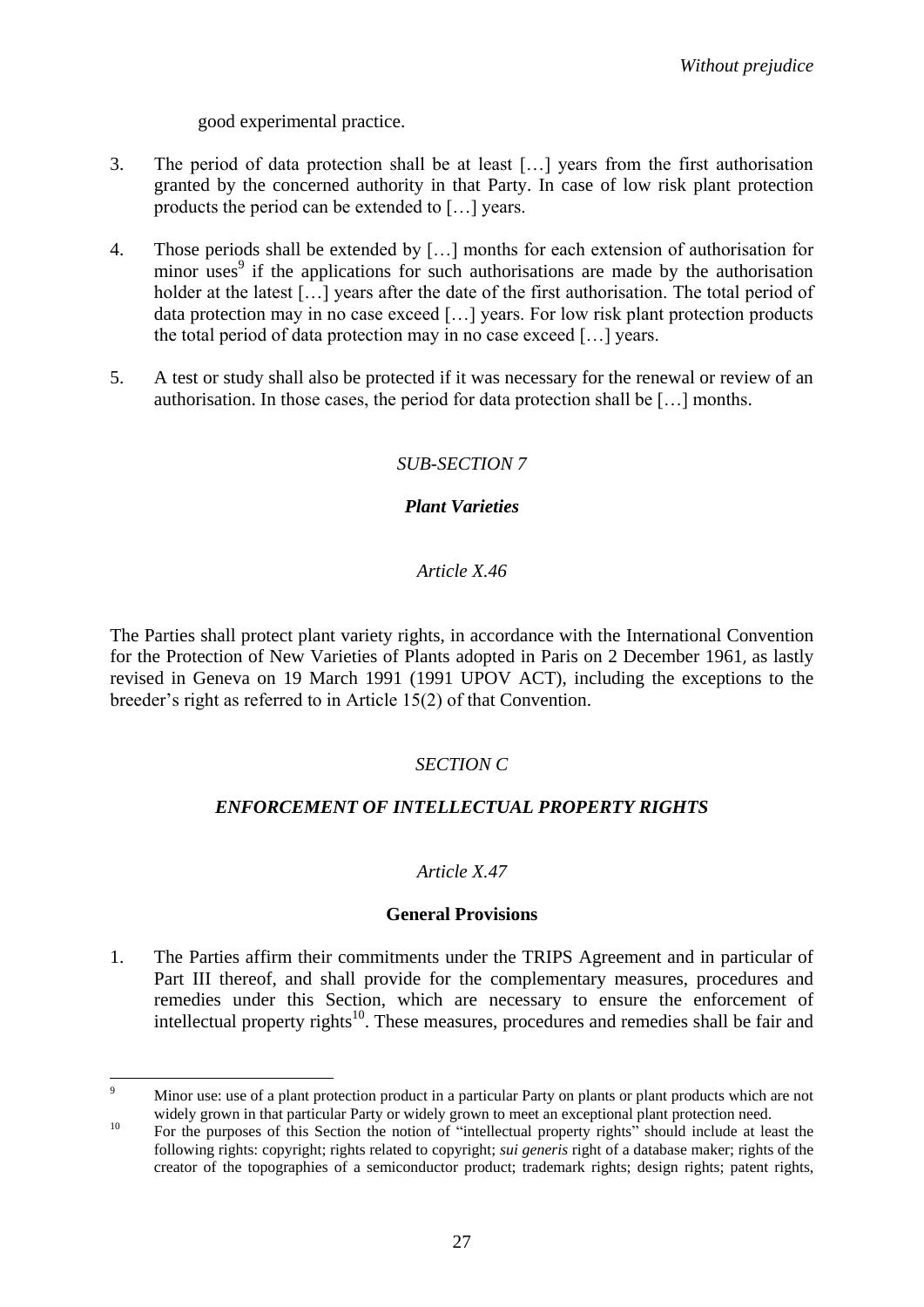equitable, and shall not be unnecessarily complicated or costly, or entail unreasonable time limits or unwarranted delays.

2. The measures, procedures and remedies referred to in paragraph 1 shall also be effective, proportionate and dissuasive and shall be applied in such a manner as to avoid the creation of barriers to legitimate trade and to provide for safeguards against their abuse.

## *Article X.48*

### **Persons Entitled to Apply for the Application of the Measures, Procedures and Remedies**

Each Party shall recognise as persons entitled to seek application of the measures, procedures and remedies referred to in this Section and in Part III of the TRIPS Agreement:

- (a) the holders of intellectual property rights in accordance with the provisions of the applicable law;
- (b) all other persons authorised to use those intellectual property rights, in particular licensees, in so far as permitted by and in accordance with the provisions of the applicable law;
- (c) intellectual property collective rights management bodies which are regularly recognised as having a right to represent holders of intellectual property rights, in so far as permitted by and in accordance with the provisions of the applicable law; and
- (d) professional defence bodies which are regularly recognised as having a right to represent holders of intellectual property rights, in so far as permitted by and in accordance with the provisions of the applicable law.

## *Civil and Administrative Enforcement*

## *Article X.49*

### **Evidence**

1. Each Party shall ensure that, even before the commencement of proceedings on the merits of the case, the competent judicial authorities may, on application by a party which has presented reasonably available evidence to support his claims that his intellectual property right has been infringed or is about to be infringed, order prompt and effective provisional measures to preserve relevant evidence in respect of the alleged infringement, subject to the protection of confidential information.

1

including rights derived from supplementary protection certificates; geographical indications; utility model rights; plant variety rights; trade names in so far as these are protected by each Party.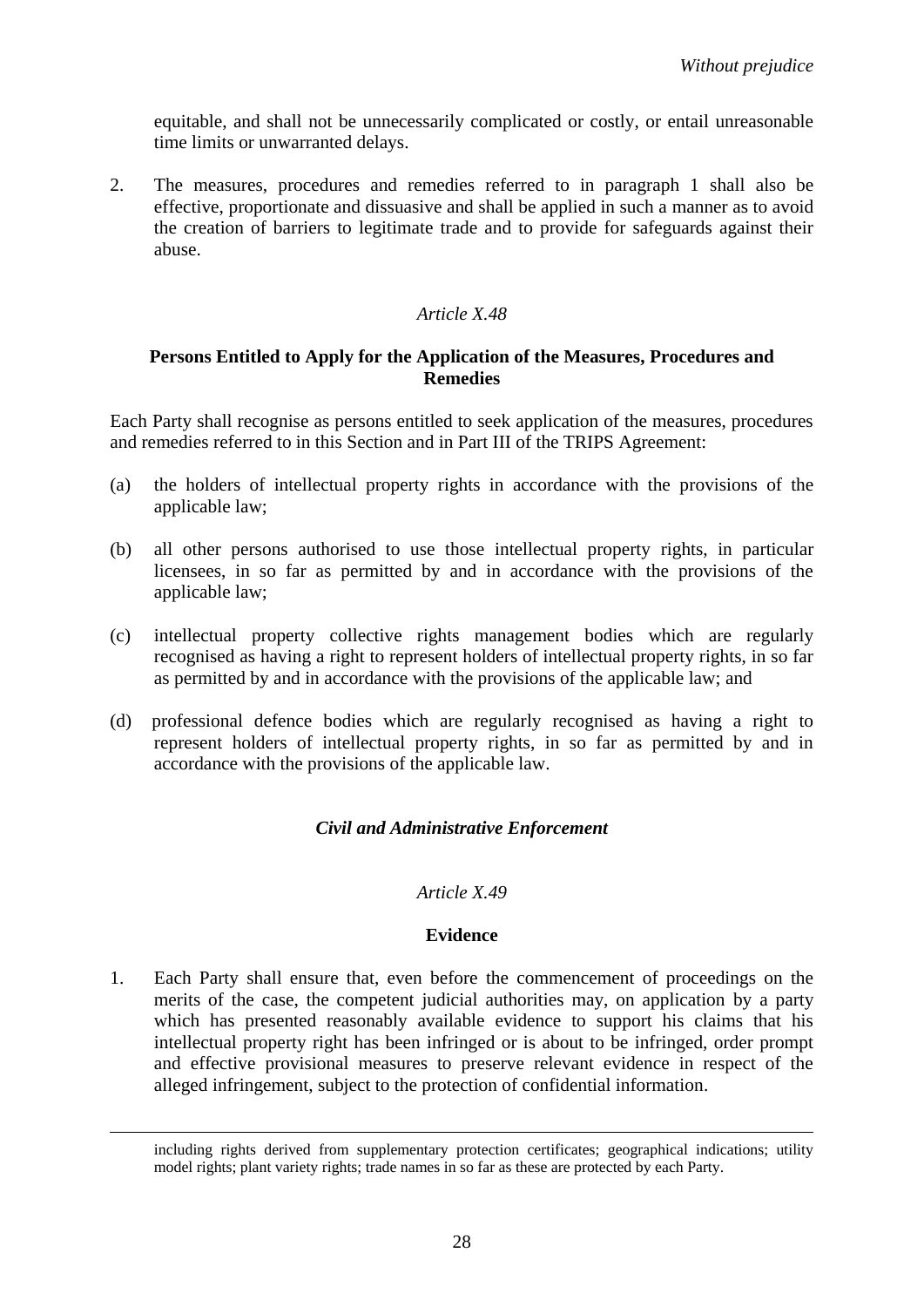- 2. Such measures may include the detailed description, with or without the taking of samples, or the physical seizure of the alleged infringing goods, and, in appropriate cases, the materials and implements used in the production and/or distribution of these goods and the documents relating thereto.
- 3. Each Party shall take the measures necessary, in cases of infringement of an intellectual property right committed on a commercial scale, to enable the competent judicial authorities to order, where appropriate, on application by a party, the communication of banking, financial or commercial documents under the control of the opposing party, subject to the protection of confidential information.

# **Right of Information**

- 1. Each Party shall ensure that, in the context of proceedings concerning an infringement of an intellectual property right and in response to a justified and proportionate request of the claimant, the competent judicial authorities may order the infringer and/or any other person which is party to a litigation or a witness therein to provide information on the origin and distribution networks of the goods or services which infringe an intellectual property right.
	- (a) "Any other person" in this paragraph means a person who was:
		- (i) found in possession of the infringing goods on a commercial scale;
		- (ii) found to be using the infringing services on a commercial scale;
		- (iii) found to be providing on a commercial scale services used in infringing activities; or
		- (iv) indicated by the person referred to in subparagraph (i) to (iii) as being involved in the production, manufacture or distribution of the infringing goods or the provision of the infringing services.
	- (b) Information shall, as appropriate, comprise:
		- (i) the names and addresses of the producers, manufacturers, distributors, suppliers and other previous holders of the goods or services, as well as the intended wholesalers and retailers; or
		- (ii) information on the quantities produced, manufactured, delivered, received or ordered, as well as the price obtained for the goods or services in question.
- 2. This Article shall apply without prejudice to other statutory provisions which:
	- (a) grant the right holder rights to receive fuller information;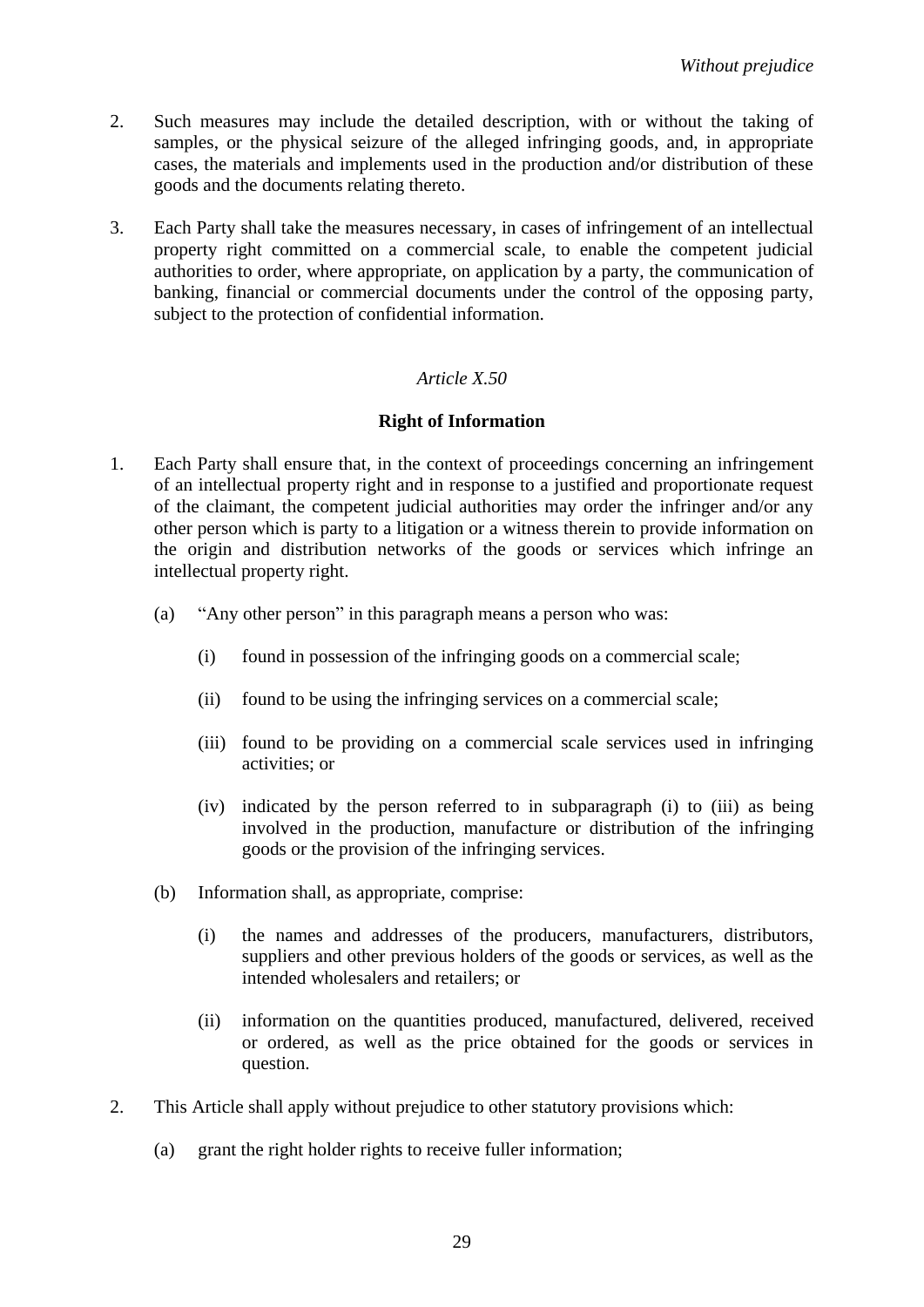- (b) govern the use in civil or criminal proceedings of the information communicated pursuant to this Article;
- (c) govern responsibility for misuse of the right of information;
- (d) afford an opportunity for refusing to provide information which would force the person referred to in paragraph 1 to admit his own participation or that of his close relatives in an infringement of an intellectual property right; or
- (e) govern the protection of confidentiality of information sources or the processing of personal data.

### **Provisional and Precautionary Measures**

- 1. Each Party shall ensure that the judicial authorities may, at the request of the applicant, issue against the alleged infringer an interlocutory injunction intended to prevent any imminent infringement of an intellectual property right, or to forbid, on a provisional basis and subject, where appropriate, to a recurring penalty payment where provided for by domestic law, the continuation of the alleged infringements of that right, or to make such continuation subject to the lodging of guarantees intended to ensure the compensation of the right holder. An interlocutory injunction may also be issued, under the same conditions, against an intermediary whose services are being used by a third party to infringe an intellectual property right. For the purposes of this Article, "intermediaries" include internet service providers.
- 2. An interlocutory injunction may also be issued to order the seizure or delivery up of goods suspected of infringing an intellectual property right, so as to prevent their entry into or movement within the channels of commerce.
- 3. In the case of an alleged infringement committed on a commercial scale, the Parties shall ensure that, if the applicant demonstrates circumstances likely to endanger the recovery of damages, the judicial authorities may order the precautionary seizure of the movable and immovable property of the alleged infringer, including the blocking of his bank accounts and other assets. To that end, the competent authorities may order the communication of bank, financial or commercial documents, or appropriate access to the relevant information.

## *Article X.52*

### **Remedies**

1. Each Party shall ensure that the competent judicial authorities may order, at the request of the applicant and without prejudice to any damages due to the right holder by reason of the infringement, and without compensation of any sort, the destruction or at least the definitive removal from the channels of commerce, of goods that they have found to infringe an intellectual property right. If appropriate, the competent judicial authorities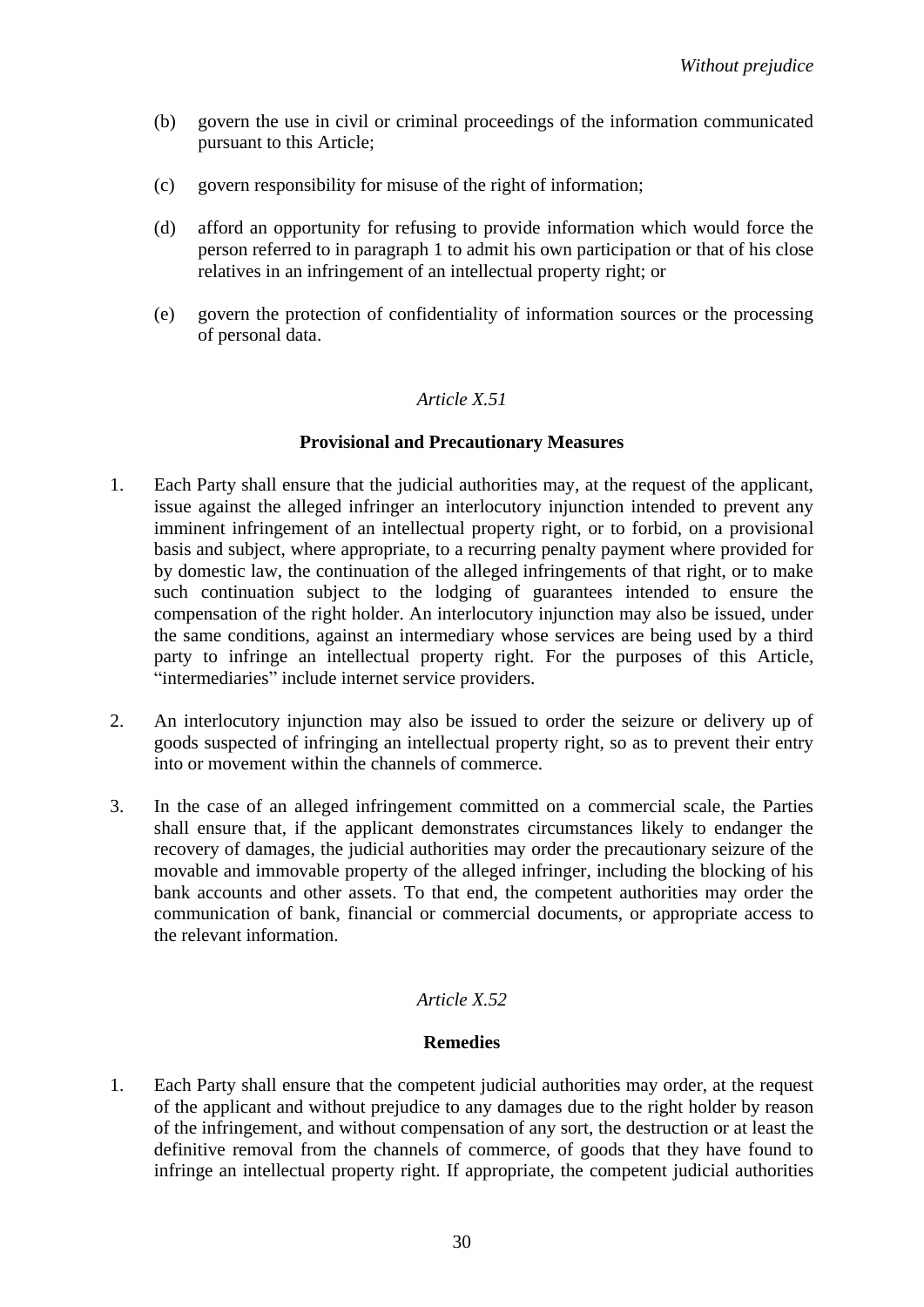may also order destruction of materials and implements predominantly used in the creation or manufacture of those goods.

- 2. The competent judicial authorities of each Party shall have the authority to order that those measures be carried out at the expense of the infringer, unless particular reasons are invoked for not doing so.
- 3. In considering a request for remedies, the need for proportionality between the seriousness of the infringement and the remedies ordered as well as the interests of third parties shall be taken into account.

# *Article X.53*

### **Injunctions**

Each Party shall ensure that, when a judicial decision finds an infringement of an intellectual property right, the competent judicial authorities may issue against the infringer as well as against an intermediary whose services are being used by a third party to infringe an intellectual property right an injunction aimed at prohibiting the continuation of the infringement.

## *Article X.54*

### **Alternative Measures**

Each Party may provide that the judicial authorities, in appropriate cases and upon request of the person liable to be subject to the measures provided for in Article X.52 (Remedies) and/or Article X.53 (Injunctions), may order pecuniary compensation to be paid to the injured party instead of applying the measures provided for in Article X.52 (Remedies) and/or Article X.53 (Injunctions),if that person acted unintentionally and without negligence, if execution of the measures in question would cause him disproportionate harm and if pecuniary compensation to the injured party appears reasonably satisfactory.

### *Article X.55*

### **Damages**

- 1. Each Party shall ensure that the competent judicial authorities, on application of the injured party, order the infringer who knowingly, or with reasonable grounds to know, engaged in an infringing activity, to pay the right holder damages appropriate to the actual prejudice suffered by him/her as a result of the infringement. When the competent judicial authorities set the damages:
	- (a) they shall take into account all appropriate aspects, such as the negative economic consequences, including lost profits, which the injured party has suffered, any unfair profits made by the infringer and, in appropriate cases, elements other than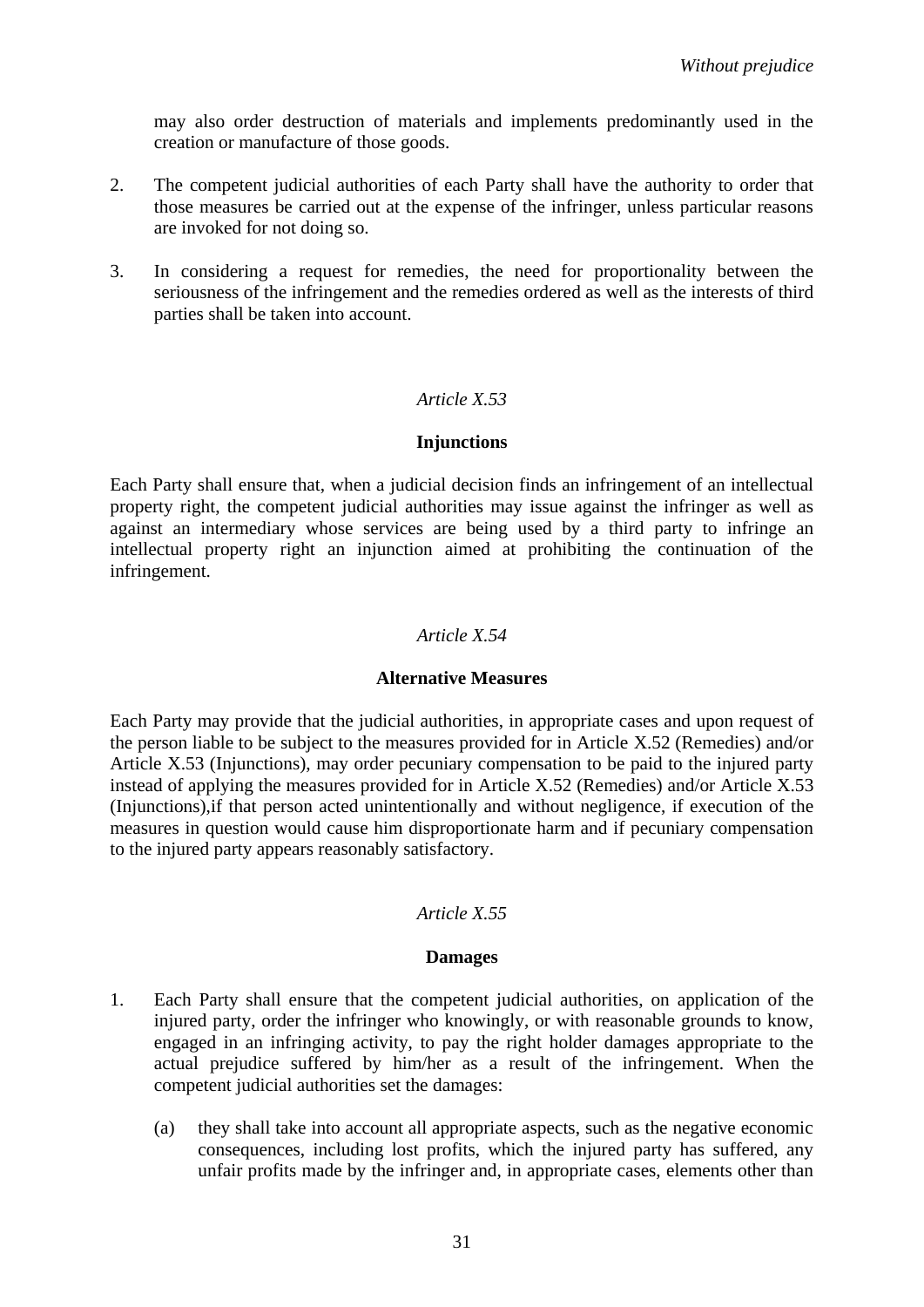economic factors, such as the moral prejudice caused to the right holder by the infringement; or

- (b) as an alternative to (a), they may, in appropriate cases, set the damages as a lump sum on the basis of elements such as at least the amount of royalties or fees which would have been due if the infringer had requested authorisation to use the intellectual property right in question.
- 2. Where the infringer did not knowingly, or with reasonable grounds to know, engage in infringing activity, each Party may lay down that the judicial authorities may order in favour of the injured party the recovery of profits or the payment of damages which may be pre-established.

## *Article X.56*

### **Legal Costs**

Each Party shall ensure that reasonable and proportionate legal costs and other expenses incurred by the successful party shall as a general rule be borne by the unsuccessful party, unless equity does not allow this.

# *Article X.57*

## **Publication of Judicial Decisions**

Each Party shall ensure that, in legal proceedings instituted for infringement of an intellectual property right, the competent judicial authorities may order, at the request of the applicant and at the expense of the infringer, appropriate measures for the dissemination of the information concerning the decision, including displaying the decision and publishing it in full or in part.

## *Article X.58*

## **Presumption of Authorship or Ownership**

The Parties shall recognise that, for the purposes of applying the measures, procedures and remedies provided for in this Section:

- (a) for the author of a literary or artistic work, in the absence of proof to the contrary, to be regarded as such, and consequently to be entitled to institute infringement proceedings, it shall be sufficient for his/her name to appear on the work in the usual manner;
- (b) the provision under (a) shall apply mutatis mutandis to the holders of rights related to copyright with regard to their protected subject matter.

*Article X.59*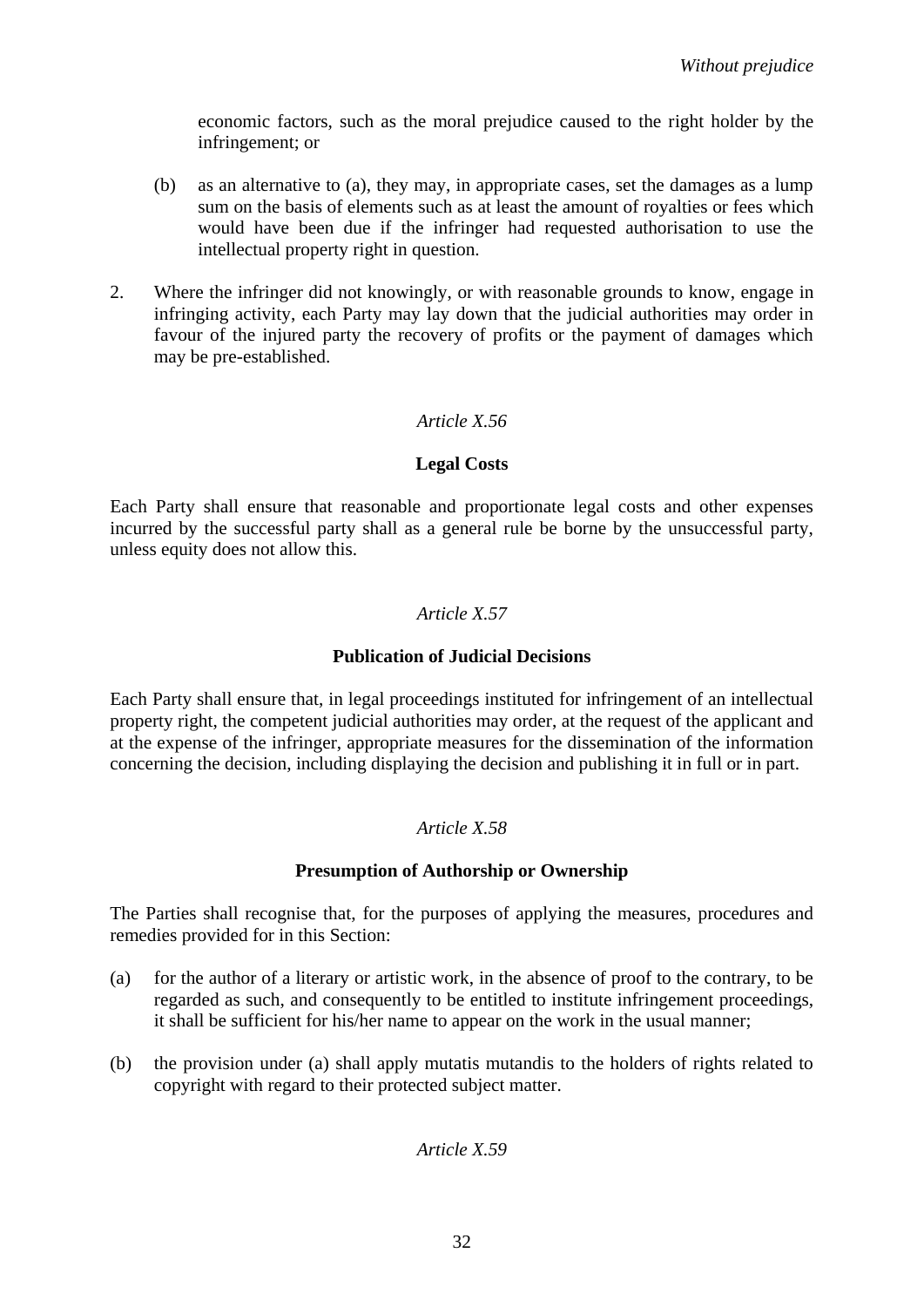### **Administrative Procedures**

To the extent that any civil remedy can be ordered as a result of administrative procedures on the merits of a case, such procedures shall conform to principles equivalent in substance to those set forth in the relevant provisions of this Section.

### *Article X.60*

### **Consistency with GATT and TRIPS Agreement**

In implementing border measures for the enforcement of intellectual property rights by customs, whether or not covered by this Agreement, each Party shall ensure consistency with its obligations under the GATT and TRIPS Agreements and, in particular, with Article V of GATT Agreement, Article 41 and Section 4 of the Part III of TRIPS Agreement.

## *Article X.61*

### **Voluntary Stakeholder Initiatives**

Each Party shall endeavour to facilitate voluntary stakeholder initiatives to reduce intellectual property rights infringement, including over the Internet and in other marketplaces, focusing on concrete problems and seeking practical solutions that are realistic, balanced, proportionate and fair for all concerned including in the following ways:

- (a) each Party shall endeavour to consensually convene stakeholders in its territory to facilitate voluntary initiatives to find solutions and resolve differences regarding the protection and enforcement of intellectual property rights with the aim of reducing infringement;
- (b) the Parties shall endeavour to exchange information with each other regarding efforts to facilitate voluntary stakeholder initiatives in their respective territories; and
- (c) the Parties shall endeavour to promote open dialogue and cooperation among the Parties' stakeholders, and to encourage the Parties' stakeholders to jointly find solutions and resolve differences regarding the protection and enforcement of intellectual property rights and reducing infringement.

## *SECTION D*

### *BORDER ENFORCEMENT*

## *Article X.62*

### **Border Enforcement Measures Related to Intellectual Property Rights**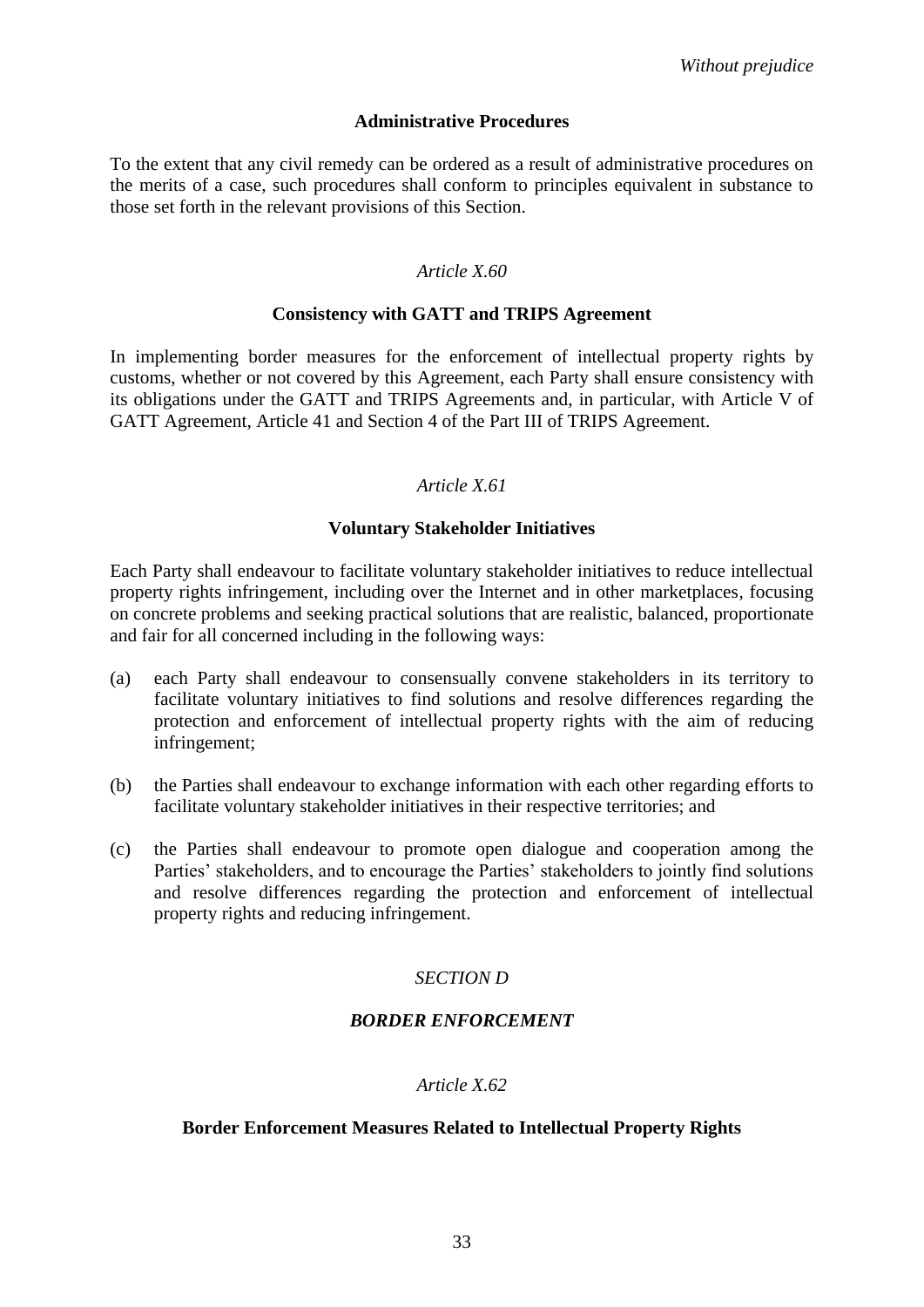- 1. With respect to goods under customs control, each Party shall adopt or maintain procedures under which a right holder may submit applications requesting customs authorities to suspend the release of or detain goods suspected of infringing trademarks, copyrights and related rights, geographical indications, patents, utility models, industrial designs, topographies of integrated circuits and plan variety rights (hereinafter referred to as "suspect goods").
- 2. Each Party shall have in place electronic systems for the management by customs of the applications granted or recorded.
- 3. Customs authorities shall not charge a fee to cover the administrative costs resulting from the processing of an application or a recordation.
- 4. Customs authorities shall decide about granting or recording application within a reasonable period of time from the submission of the application.
- 5. Parties shall provide for such application/recordation to apply to multiple shipments.
- 6. With respect to goods under customs control, customs authorities may act upon their own initiative to suspend the release of or detain suspect goods.
- 7. Customs authorities shall use risk analysis to identify suspect goods.
- 8. Each Party shall have in place procedures allowing for the destruction of goods infringing intellectual property rights, without there being any need to prior administrative or judicial proceedings for the formal determination of the infringements, in particular where the persons concerned agree or do not oppose to the destruction. In case goods determined to be infringing are not destroyed, each Party shall ensure that, except in exceptional circumstances, such goods are disposed of outside the commercial channel in such a manner to avoid any harm to the right holder.
- 9. Each Party may have in place procedures allowing for the swift destruction of counterfeit trade mark and pirated goods sent in postal or express couriers' consignments.
- 10. There shall be no obligation to apply this Article to import of goods put on the market in another country by or with the consent of the right holders. A Party may exclude from the application of this Article goods of a non-commercial nature contained in travellers' personal luggage.
- 11. The customs authorities of each Party shall maintain a regular dialogue and promote cooperation with the relevant stakeholders and with other authorities involved in the enforcement of the intellectual property rights referred to in paragraph 1.
- 12. The Parties agree to cooperation in respect of international trade in suspect goods and, in particular, to share information on such trade.
- 13. Without prejudice to other forms of cooperation, the Protocol [to complete] on Mutual Administrative Assistance in Customs Matters will be applicable with regard to breaches of legislation on intellectual property rights referred to in paragraph 1, for the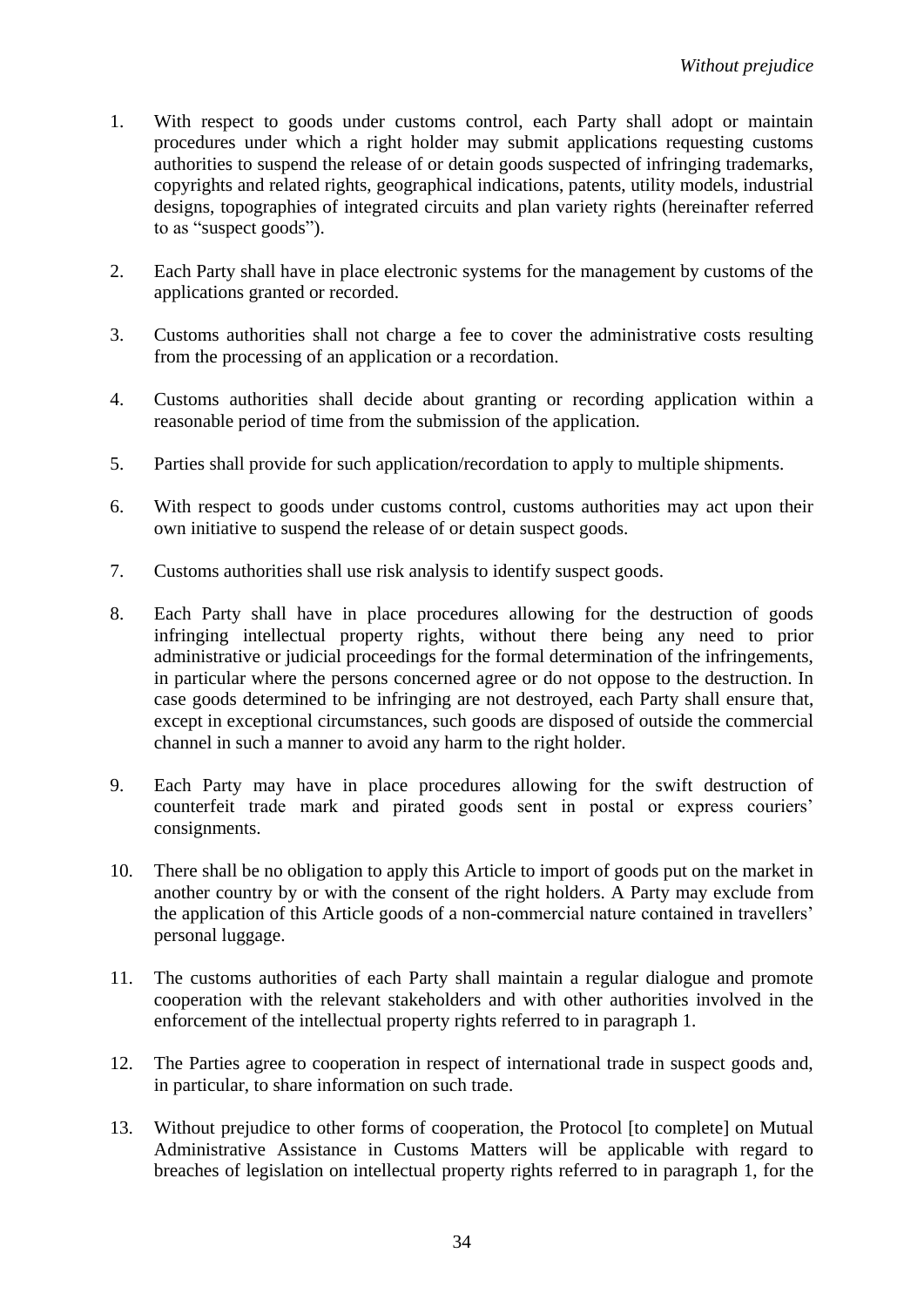enforcement of which the customs authorities are competent in accordance with this Article.

14. [Placeholder – Committee in charge of ensuring the proper functioning and implementation of this Article, in particular providing for the framework for organising cooperation].

### *SECTION E*

*[This Section should be placed in a Chapter dealing with e-commerce, but will be discussed by the IPR team]*

# *LIABILITY OF INTERMEDIARY SERVICE PROVIDERS*

### *Article X.63*

### **Use of Intermediaries' Services**

The Parties recognise that the services of intermediaries may be used for activities infringing an intellectual property right and each Party shall provide for the following measures in respect of intermediary service providers.

### *Article X.64*

## **Intermediary Service Providers: Mere Conduit**

- 1. Where an information society service is provided that consists of the transmission in a communication network of information provided by a recipient of the service, or the provision of access to a communication network, each Party shall ensure that the service provider is not liable for the information transmitted, on condition that the provider:
	- (a) does not initiate the transmission;
	- (b) does not select the receiver of the transmission; and
	- (c) does not select or modify the information contained in the transmission.
- 2. The acts of transmission and of provision of access referred to in paragraph 1 include the automatic, intermediate and transient storage of the information transmitted in so far as this takes place for the sole purpose of carrying out the transmission in the communication network, and provided that the information is not stored for any period longer than is reasonably necessary for the transmission.
- 3. This Article shall not affect the possibility for a competent authority, in accordance with each Party's legal system, of requiring the service provider to terminate or prevent an infringement.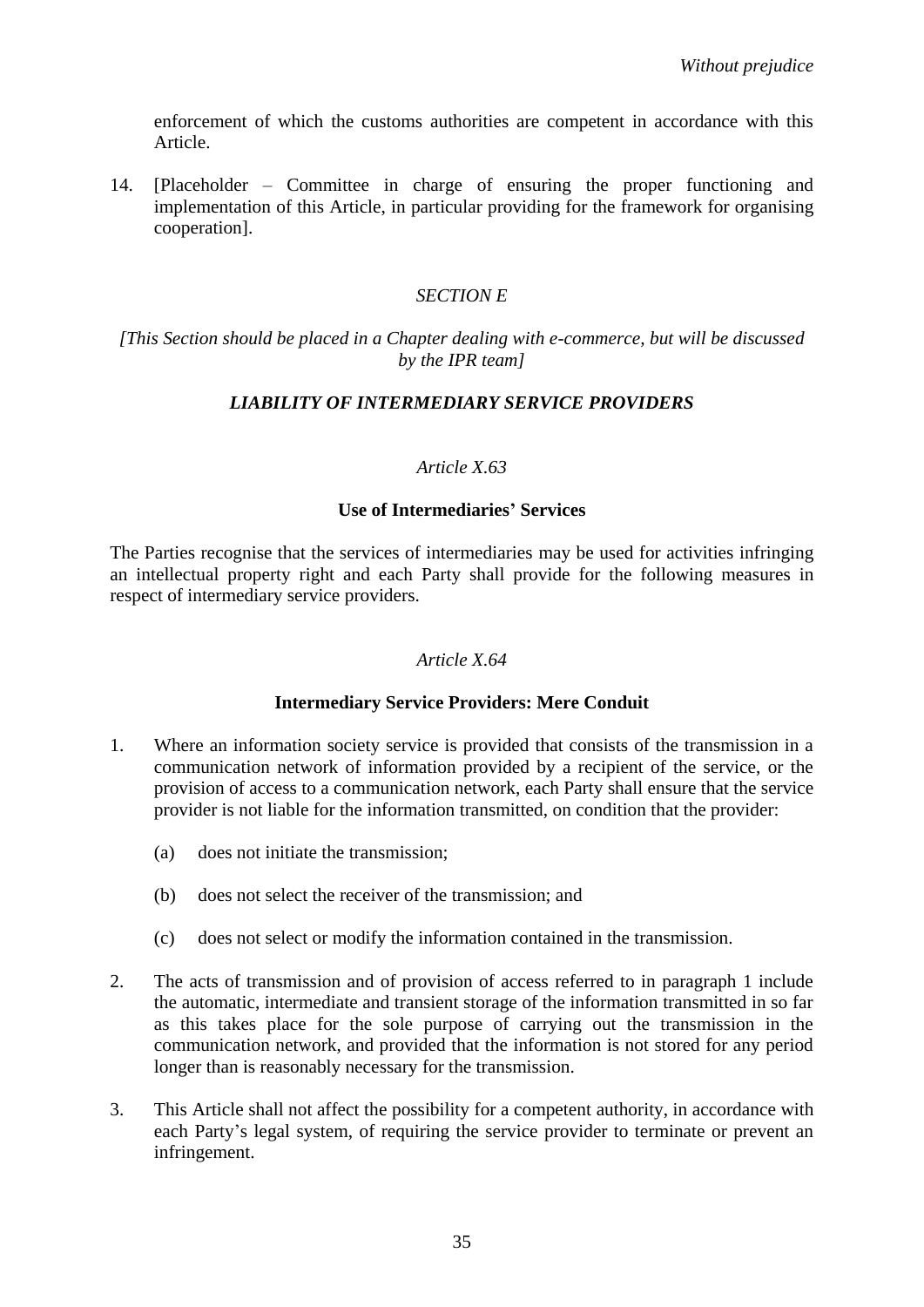## **Intermediary Service Providers: Caching**

- 1. Where an information society service is provided that consists of the transmission in a communication network of information provided by a recipient of the service, each Party shall ensure that the service provider is not liable for the automatic, intermediate and temporary storage of that information, performed for the sole purpose of making more efficient the information's onward transmission to other recipients of the service upon their request, on condition that:
	- (a) the provider does not modify the information;
	- (b) the provider complies with conditions on access to the information;
	- (c) the provider complies with rules regarding the updating of the information, specified in a manner widely recognised and used by industry;
	- (d) the provider does not interfere with the lawful use of technology, widely recognised and used by industry, to obtain data on the use of the information; and
	- (e) the provider acts expeditiously to remove or to disable access to the information it has stored upon obtaining actual knowledge of the fact that the information at the initial source of the transmission has been removed from the network, or access to it has been disabled, or that a competent authority has ordered such removal or disablement.
- 2. This Article shall not affect the possibility for a competent authority, in accordance with each Party's legal system, of requiring the service provider to terminate or prevent an infringement.

## *Article X.66*

### **Intermediary Service Providers: Hosting**

- 1. Where an information society service is provided that consists of the storage of information provided by a recipient of the service, the Parties shall ensure that the service provider is not liable for the information stored at the request of a recipient of the service, on condition that:
	- (a) the provider does not have actual knowledge of illegal activity or information and, as regards claims for damages, is not aware of facts or circumstances from which the illegal activity or information is apparent; or
	- (b) the provider, upon obtaining such knowledge or awareness, acts expeditiously to remove or to disable access to the information.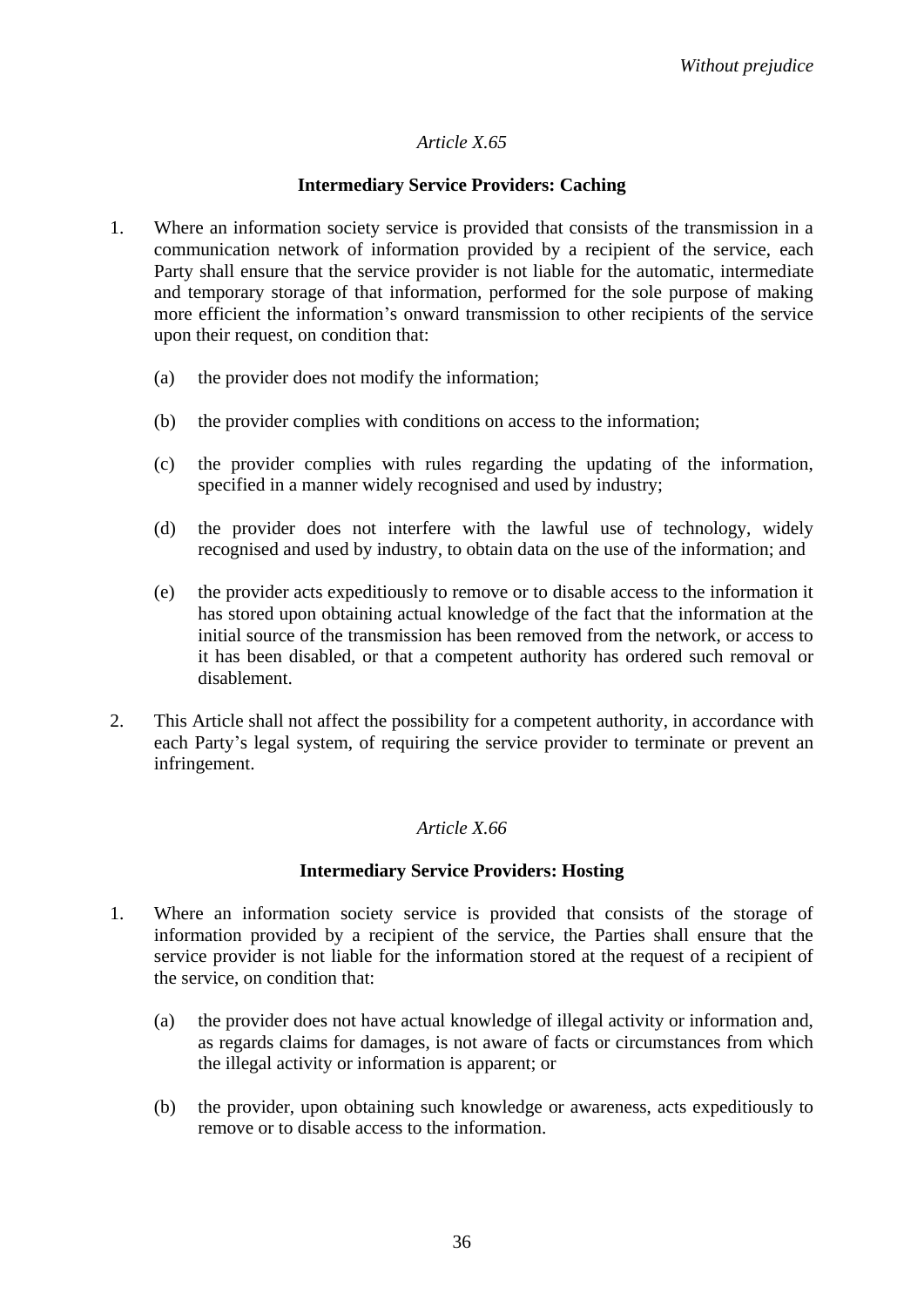- 2. Paragraph 1 shall not apply when the recipient of the service is acting under the authority or the control of the provider.
- 3. This Article shall not affect the possibility for a competent authority, in accordance with each Party's legal system, of requiring the service provider to terminate or prevent an infringement, nor does it affect the possibility for the Parties of establishing procedures governing the removal or disabling of access to information.

## **No General Obligation to Monitor**

- 1. The Parties shall not impose a general obligation on providers, when providing the services covered by Articles X.64 (Intermediary Service Providers: Mere Conduit), X.65 (Intermediary Service Providers: Caching) and X.66 (Intermediary Service Providers: Hosting), to monitor the information which they transmit or store, nor a general obligation to actively seek facts or circumstances indicating illegal activity.<sup>11</sup>
- 2. The Parties may establish obligations for information society service providers to promptly inform the competent public authorities of alleged illegal activities undertaken or information provided by recipients of their service or obligations to communicate to the competent authorities, at their request, information enabling the identification of recipients of their service with whom they have storage agreements.

## *SECTION F*

## *FINAL PROVISIONS*

## *Article X.68*

### **Cooperation and Transparency**

- 1. The Parties agree to cooperate with a view to supporting implementation of the commitments and obligations undertaken under this Chapter.
- 2. The Parties shall draw on the following modalities, among others, with respect to cooperation on intellectual property rights protection and enforcement matters. The areas of cooperation include the following activities, but are not limited to:
	- (a) The exchange of information on the legal framework concerning intellectual property rights and relevant rules of protection and enforcement;

 $11<sup>2</sup>$ <sup>11</sup> For greater clarity, this provision does not affect the possibility for a Party of requiring service providers, who host information provided by recipients of their service, to apply duties of care, which can reasonably be expected from them and which are specified by domestic law, in order to detect and prevent certain types of illegal activities.